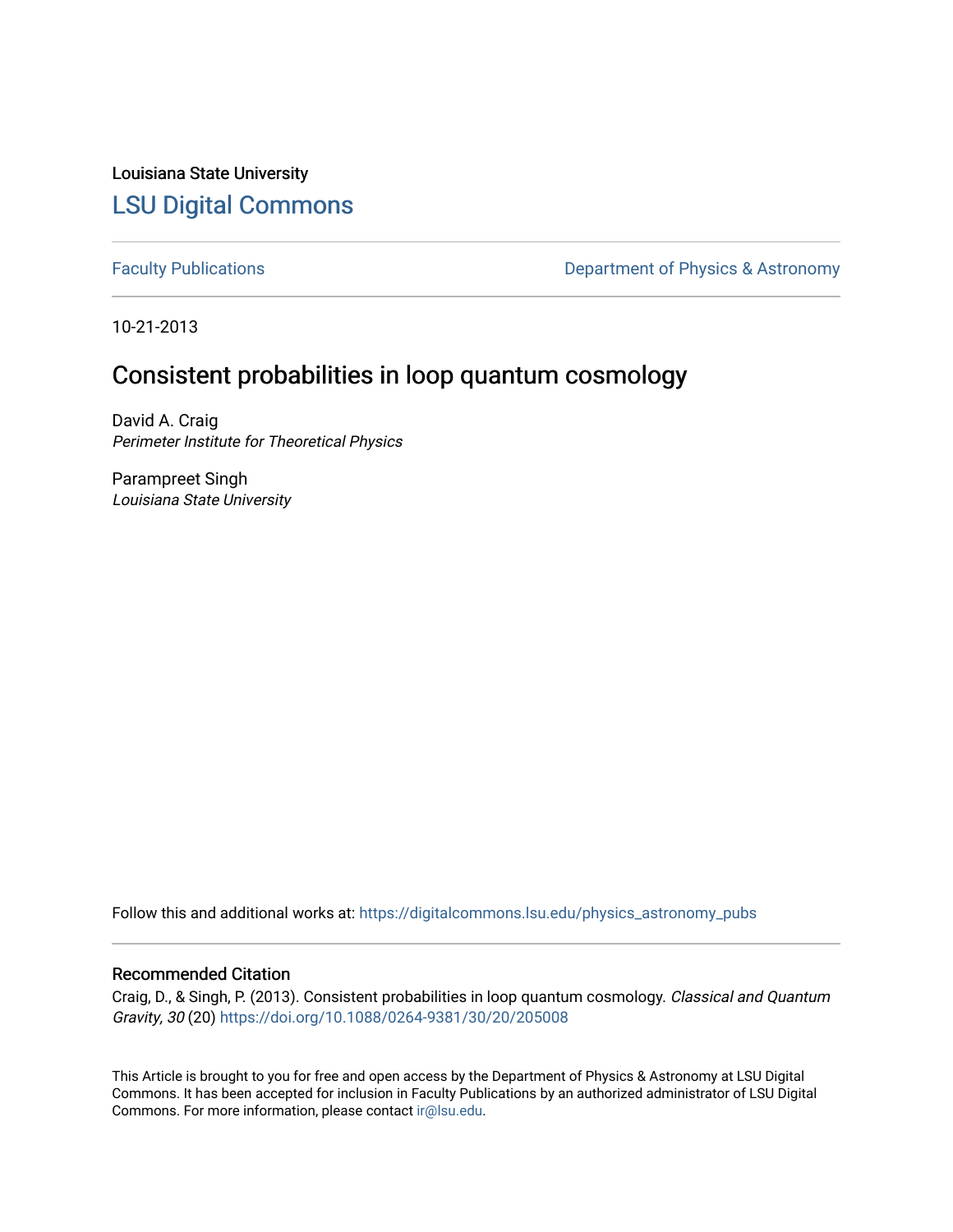# arXiv:1306.6142v2 [gr-qc] 1 Oct 2013 arXiv:1306.6142v2 [gr-qc] 1 Oct 2013

## Consistent probabilities in loop quantum cosmology

David A. Craig[∗](#page-1-0)

Perimeter Institute for Theoretical Physics Waterloo, Ontario, N2L 2Y5, Canada and Department of Chemistry and Physics, Le Moyne College Syracuse, New York, 13214, USA

Parampreet Singh[†](#page-1-1)

Department of Physics, Louisiana State University Baton Rouge, Louisiana, 70803, USA

A fundamental issue for any quantum cosmological theory is to specify how probabilities can be assigned to various quantum events or sequences of events such as the occurrence of singularities or bounces. In previous work, we have demonstrated how this issue can be successfully addressed within the consistent histories approach to quantum theory for Wheeler-DeWitt-quantized cosmological models. In this work, we generalize that analysis to the exactly solvable loop quantization of a spatially flat, homogeneous and isotropic cosmology sourced with a massless, minimally coupled scalar field known as sLQC. We provide an explicit, rigorous and complete decoherent histories formulation for this model and compute the probabilities for the occurrence of a quantum bounce vs. a singularity. Using the scalar field as an emergent internal time, we show for generic states that the probability for a singularity to occur in this model is zero, and that of a bounce is unity, complementing earlier studies of the expectation values of the volume and matter density in this theory. We also show from the consistent histories point of view that all states in this model, whether quantum or classical, achieve arbitrarily large volume in the limit of infinite 'past' or 'future' scalar 'time', in the sense that the wave function evaluated at any arbitrary fixed value of the volume vanishes in that limit. Finally, we briefly discuss certain misconceptions concerning the utility of the consistent histories approach in these models.

PACS numbers: 98.80.Qc,04.60.Pp,03.65.Yz,04.60.Ds,04.60.Kz

<span id="page-1-0"></span><sup>∗</sup> [E-mail: craigda@lemoyne.edu](mailto:E-mail: craigda@lemoyne.edu)

<span id="page-1-1"></span><sup>†</sup> [E-mail: psingh@phys.lsu.edu](mailto:E-mail: psingh@phys.lsu.edu)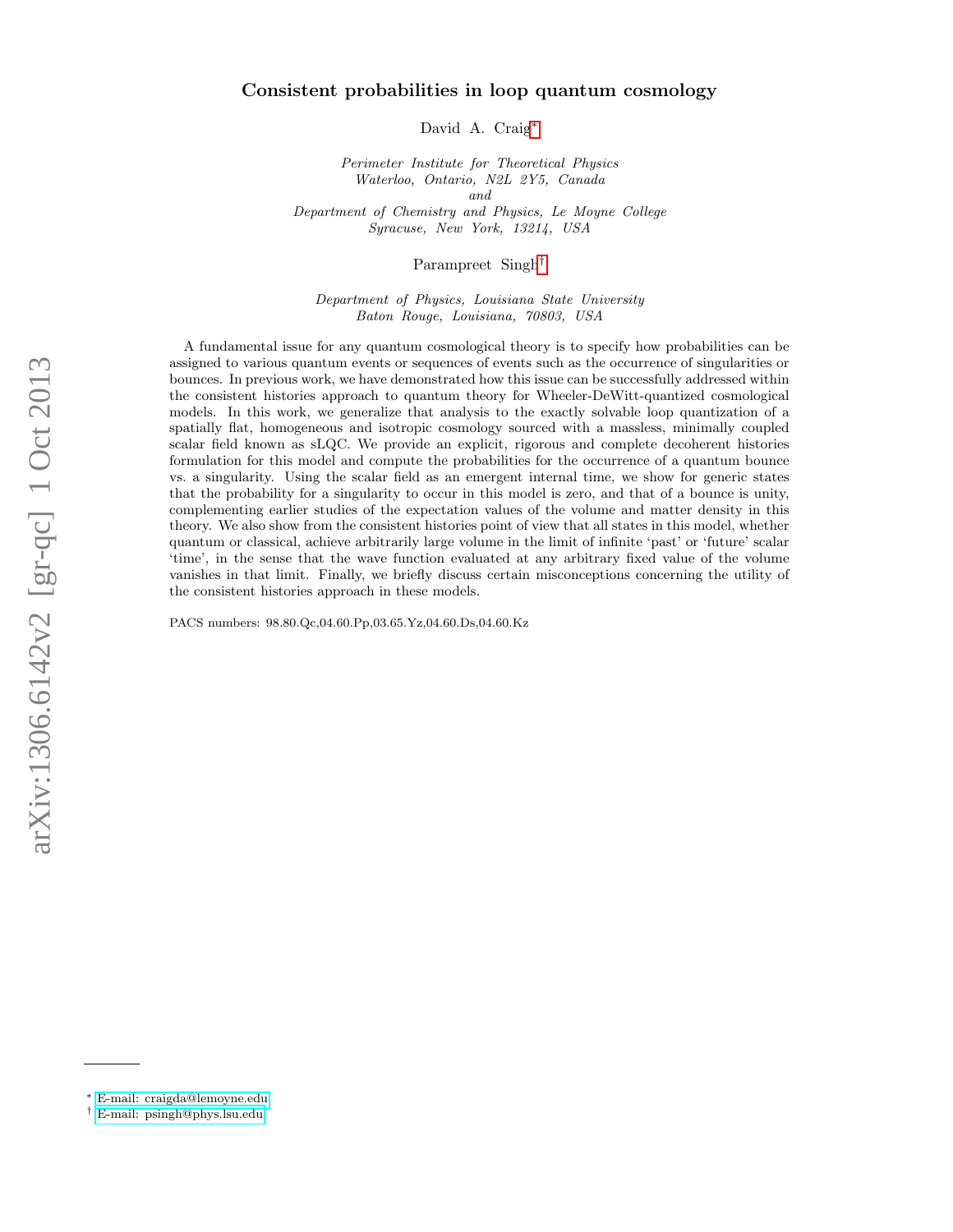### I. INTRODUCTION

When do statements about the behavior of a physical system constitute a prediction, in the probabilistic sense, of the corresponding quantum theory? The answer, according to the consistent histories approach to quantum theory pioneered by Griffiths [\[1\]](#page-20-0), Omnes [\[2,](#page-20-1) [3\]](#page-20-2), Gell-Mann and Hartle [\[4\]](#page-20-3), Halliwell [\[5\]](#page-20-4) and others [\[6\]](#page-21-0), is when – and only when – the quantum interference between the histories corresponding to those statements vanishes.

A framework of this kind is essential to the quantum theory of gravity applied to the universe as a whole because the universe is a closed quantum system. The usual formulation of quantum theory in which measurement by an external classical observer fixes whether a quantum amplitude determines a quantum probability is therefore not available [\[4\]](#page-20-3). Investigation of real measurement-type interactions [\[7–](#page-21-1)[9\]](#page-21-2) shows that a key feature of measurements is that they destroy the interference between alternative outcomes.<sup>[1](#page-2-0)</sup> The consistent or decoherent histories approach to quantum theory formalizes this observation by supplying an objective, observer-independent measure of quantum interference between alternative histories called the decoherence functional. The decoherence functional, constructed from the system's quantum state, both measures the interference between histories in a complete set of alternative possibilities, and, when that interference vanishes between all members of such a set, determines the probabilities of each such history. This framework reproduces the ordinary quantum quantum mechanics of measured subsystems in situations to which it applies, but generalizes it to situations in which it does not, such as when applying quantum theory to a closed system such as the universe as a whole.

In previous work [\[10–](#page-21-3)[12\]](#page-21-4), we have developed the consistent histories framework for a model quantum gravitational system, a Wheeler-DeWitt quantization [\[13\]](#page-21-5) of a spatially flat Friedmann-Robertson-Walker (FRW) cosmology sourced by a free, massless, minimally-coupled scalar field. In this paper, we give the consistent histories formulation of the corresponding model [\[13](#page-21-5)[–15\]](#page-21-6) in loop quantum cosmology (LQC). (See Ref. [\[16\]](#page-21-7) for a review of LQC.) A key prediction of LQC is the existence of a bounce of the physical volume (or the scale factor) of the universe when the energy density of the matter content (in the present case, the scalar field  $\phi$ ) reaches a universal maximum  $\rho_{\text{max}} = 0.41 \rho_{\text{Planck}}$ in the isotropic models.[2](#page-2-1) The existence of a bounce was first obtained for the model under consideration [\[13,](#page-21-5) [14,](#page-21-8) [18\]](#page-21-9), and since then has been confirmed for a variety of matter models, using sophisticated numerical simulations.[3](#page-2-2) These numerical simulations show that semi-classical states peaked at late times on classical expanding trajectories, bounce in the backward evolution (in 'internal time'  $\phi$ ) to a classical contracting branch. Since the inner product, physical Hilbert space and a set of Dirac observables are completely known, the detailed physics can be extracted and reliable predictions can be made. Interestingly, the spatially flat isotropic model with a massless scalar field can be solved exactly in LQC [\[15\]](#page-21-6). This model, dubbed sLQC, serves as an important robustness check of various predictions in loop quantum cosmology. In particular, it has been shown that the bounce occurs for all the states in the physical Hilbert space, and the energy density is bounded above by the same universal maximum  $\rho_{\text{max}}$  [\[15,](#page-21-6) [20\]](#page-21-10).

All of these studies, though, address in practice only questions concerning individual quantum events, for example, the density or volume (of a fiducial spatial cell of the universe) at a given value of internal time. However, as discussed in detail in Refs. [\[10–](#page-21-3)[12\]](#page-21-4), conclusions drawn from such individual quantum events can be in certain situations badly misleading as a guide to probabilities for *sequences* of quantum occurrences – histories of the universe – precisely the kind of physical questions in which we are most interested in the context of the physics of cosmological history. The question is, when does the *amplitude* for a sequence of quantum events correspond to the *probability* for that particular history? The answer is, when, and only when, the interference between the alternative histories vanishes – just as in the two-slit experiment – as determined by the system's decoherence functional.

In this paper we construct the decoherence functional for sLQC and employ it to study quantum histories of physical observables, concentrating on the physical volume of the fiducial cell. We examine both semiclassical and generic quantum states. We work within a complete predictive framework for the quantum mechanics of history to study the physics of the quantum bounce, showing that the corresponding quantum histories decohere, and that the probability of a cosmological bounce in these models is unity for generic quantum states (not just semiclassical ones). This stands in stark contrast to the predictions for the Wheeler-DeWitt quantization of the same model, which is shown in Refs. [\[12,](#page-21-4) [15\]](#page-21-6) to be certain to be *singular* for generic quantum states.

We close this introduction with a note on the role played in quantum cosmology by larger issues in the interpretation of quantum mechanics. It is perhaps an understatement to observe that the philosophical challenges presented by the

<span id="page-2-0"></span><sup>&</sup>lt;sup>1</sup> The archetypal classroom example of this is the two-slit experiment: when the experiment is configured in such a way as to gather information concerning which slit the particle passed through, the interference pattern is destroyed, and meaningful probabilities – in the sense that the usual probability sum rules are satisfied – may be assigned to the alternative histories  $\{(upper slit, y), (lower slit, y)\},\$ where y is the position of arrival of the electron on the screen. If information concerning the slit is not gathered, there is interference between the alternative histories, and no physically meaningful probability can be assigned to the slit through which the particle passed before arriving at position y. Quantum theory simply has no prediction concerning such histories. More pointedly, in quantum theory there can be no logically consistent prediction for these particular histories in this experimental configuration.

<span id="page-2-1"></span><sup>&</sup>lt;sup>2</sup> The existence of a bounce in LQC has also been demonstrated for anisotropic models, however due to contributions from the anisotropic shear to the spacetime curvature, the bounce of the mean scale factor is not accompanied by a saturation of the energy density. The energy density and the shear scalar are however still bounded above. (See Ref. [\[17\]](#page-21-11) for more discussion in different Bianchi models.)

<span id="page-2-2"></span><sup>&</sup>lt;sup>3</sup> For a summary of results on the bounce in various models in LQC, see Ref. [\[16\]](#page-21-7). A review of numerical techniques, including the way comparisons with the classical theory are made, is available in Ref. [\[19\]](#page-21-12).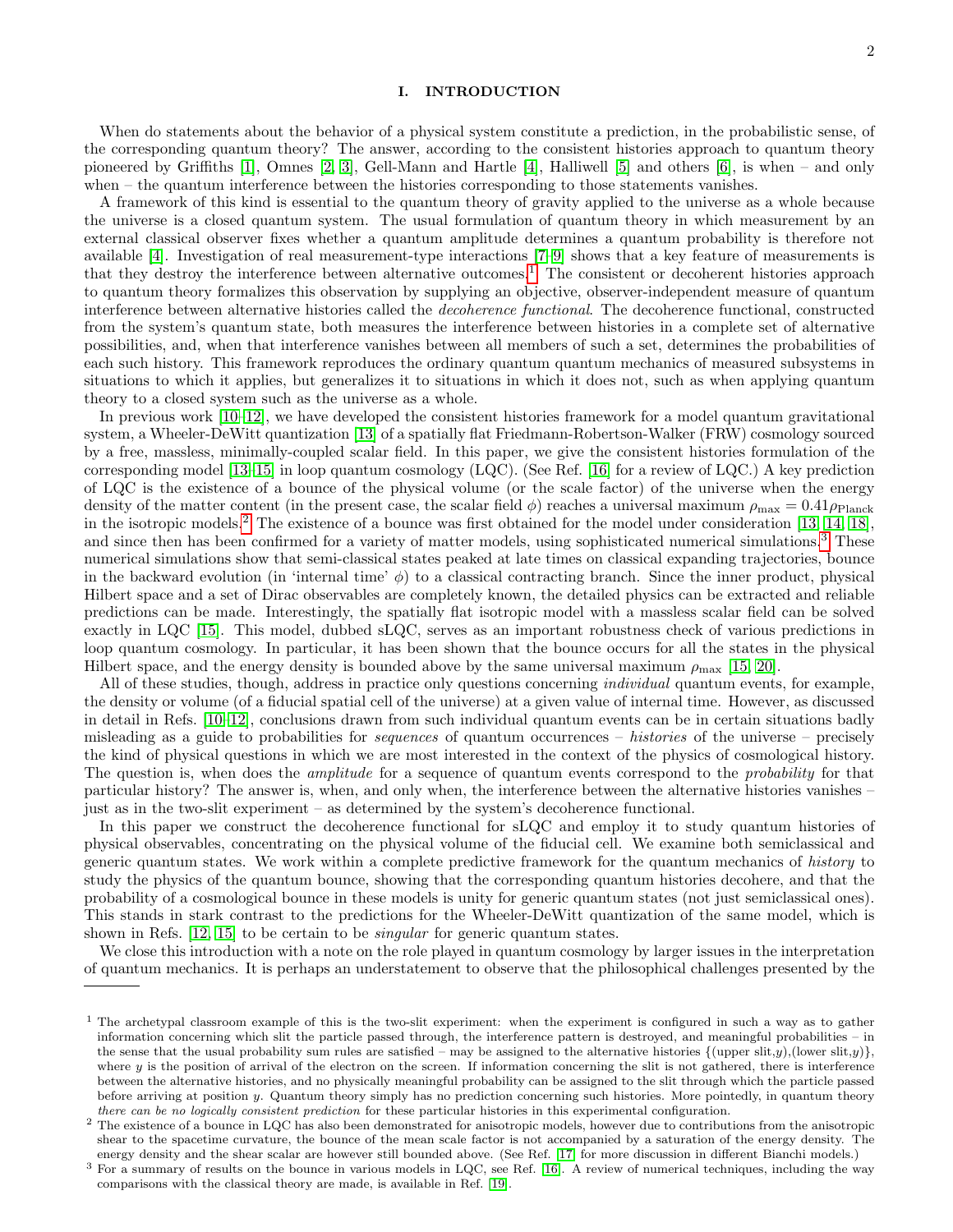effort to apply quantum theory to closed systems – particularly, the universe as a whole – do not end with questions of consistency of histories or decoherence. A fundamental challenge to the program is to offer a coherent account of the physical meaning of the probabilities at which one consistently arrives [\[4,](#page-20-5) [21,](#page-21-13) [22\]](#page-21-14). This profound question is not the subject of this paper. Indeed, there is little agreement on the "true" nature of probability even in classical physics, never mind quantum mechanics more broadly [\[23,](#page-21-15) [24\]](#page-21-16) or the quantum theory of closed systems in particular. Here we adopt the pragmatic attitude fairly typical in physics. When multiple instantiations of the "same" physical system are available, probability is interpreted through "for all practical purposes" operational definitions based on relative frequencies of outcomes [\[25,](#page-21-17) [26\]](#page-21-18). For single systems (such as the whole universe), a frequentist interpretation is not so easily accessible.<sup>[4](#page-3-0)</sup> Even though we do not shy away from writing down probabilities in this paper, we recognize the interpretational challenges and therefore concentrate particularly on a class of quantum predictions for which the interpretation of probabilities might be hoped to be less controversial: those which are certain i.e. have probabilities equal to 0 or  $1$  – or very close thereto [\[4,](#page-20-5) [21,](#page-21-13) [27\]](#page-21-19).

The plan of the paper is as follows. In Sec. II we briefly summarize the framework of loop quantum cosmology and discuss the quantization of sLQC. Starting from the classical theory formulated in Ashtekar variables, we show the way inner product, physical Hilbert space and Dirac observables are constructed, and an evolution equation in the emergent 'internal time'  $\phi$  is obtained. In Sec. III, we summarize generalized decoherent (or consistent) histories quantum theory in the context in sLQC, by rewriting the standard approach in proper time in terms of the internal time  $\phi$ . We describe the construction of the generalized quantum theory for sLQC, including definitions of its class operators (histories), branch wave functions, and decoherence functional. (More details of the classical theory of the model considered and the standard consistent histories approach can be found in our previous work [\[10–](#page-21-3)[12\]](#page-21-4).) In Sec. [IV](#page-9-0) we apply these constructions to quantum predictions concerning histories of the cosmological volume by using some important properties of the eigenfunctions of the quantum Hamiltonian constraint derived recently [\[20\]](#page-21-10). We first introduce class operators for the volume observable, and discuss the way probabilities can be computed for histories involving single and multiple instants of internal time  $\phi$ . We evaluate the probability for occurence of a quantum bounce for semi-classical states, as well as generic states. We show that the probability of occurence of a bounce in sLQC turns out to be unity for all states in the theory. Sec. [V](#page-18-0) closes with some discussion.

### <span id="page-3-4"></span>II. LOOP QUANTIZATION OF FLAT, HOMOGENEOUS AND ISOTROPIC COSMOLOGY

In this section, we briefly outline the quantization of a spatially flat, homogeneous and isotropic spacetime in loop quantum cosmology.[5](#page-3-1) A complete loop quantization of this model sourced with a massless, minimally coupled scalar field  $\phi$  was first provided in Refs. [\[13,](#page-21-5) [14,](#page-21-8) [18\]](#page-21-9), and the model was demonstrated in Ref. [\[15\]](#page-21-6) to be exactly solvable in the "harmonic gauge"  $N = a(t)^3$ , where  $a(t)$  denotes the scale factor of the universe described by the Friedmann-Lemaˆıtre-Robertson-Walker metric

$$
g_{ab} = -N^2 \mathrm{d}t_a \mathrm{d}t_b + a^2(t)\hat{q}_{ab}.\tag{2.1}
$$

Here  $\mathring{q}_{ab}$  is a flat fiducial metric on the spatial slices  $\Sigma$ . In loop quantum cosmology the quantization procedure parallels that of loop quantum gravity (LQG). The gravitational phase space variables in loop quantum cosmology are the symmetric connection  $c$  and its conjugate triad  $p$ , obtained by a symmetry reduction of the gravitational phase space variables in LQG, the Ashtekar-Barbero SU(2) connection  $A_a^i$ , and the densitized triad  $E_i^a$ . These are related by

$$
A_a^i = c V_o^{-1/3} \mathring{\omega}_a^i, \quad E_i^a = p \sqrt{\mathring{q}} V_o^{-2/3} \mathring{e}_i^a \tag{2.2}
$$

Here  $V_o$  denotes the volume with respect to  $\mathring{q}_{ab}$  of a fiducial cell introduced in order to define a symplectic structure on  $\Sigma$ <sup>[6](#page-3-2)</sup>, and  $\mathring{e}_i^a$  and  $\mathring{\omega}_a^i$  respectively denote a fiducial triad and co-triad compatible with the fiducial metric. (In these variables the physical volume of the fiducial cell is  $V = a^3 V_o = |p|^{3/2}$ . For the massless scalar field model, the matter phase space variables are  $\phi$  and its conjugate momentum  $p_{\phi}$ . In terms of these phase space variables, the classical Hamiltonian constraint  $\mathcal{C}_{cl}$  can be written as

<span id="page-3-3"></span>
$$
\mathcal{C}_{cl} = -3\pi G \hbar^2 b^2 \nu^2 + p_\phi^2,\tag{2.3}
$$

<span id="page-3-0"></span><sup>4</sup> For some recent discussion, see Ref. [\[22\]](#page-21-14).

<span id="page-3-1"></span><sup>5</sup> For various details, see Refs. [\[13](#page-21-5)[–16\]](#page-21-7).

<span id="page-3-2"></span><sup>&</sup>lt;sup>6</sup> This choice is necessary if the topology of the manifold is non-compact (in the present case,  $\mathbb{R}^3$ ), as chosen in this analysis. The results obtained are independent of this choice, and are unaffected if we choose a compact topology (in the present case,  $\mathbb{T}^3$ ). See Ref. [\[16\]](#page-21-7) for a brief discussion of this point.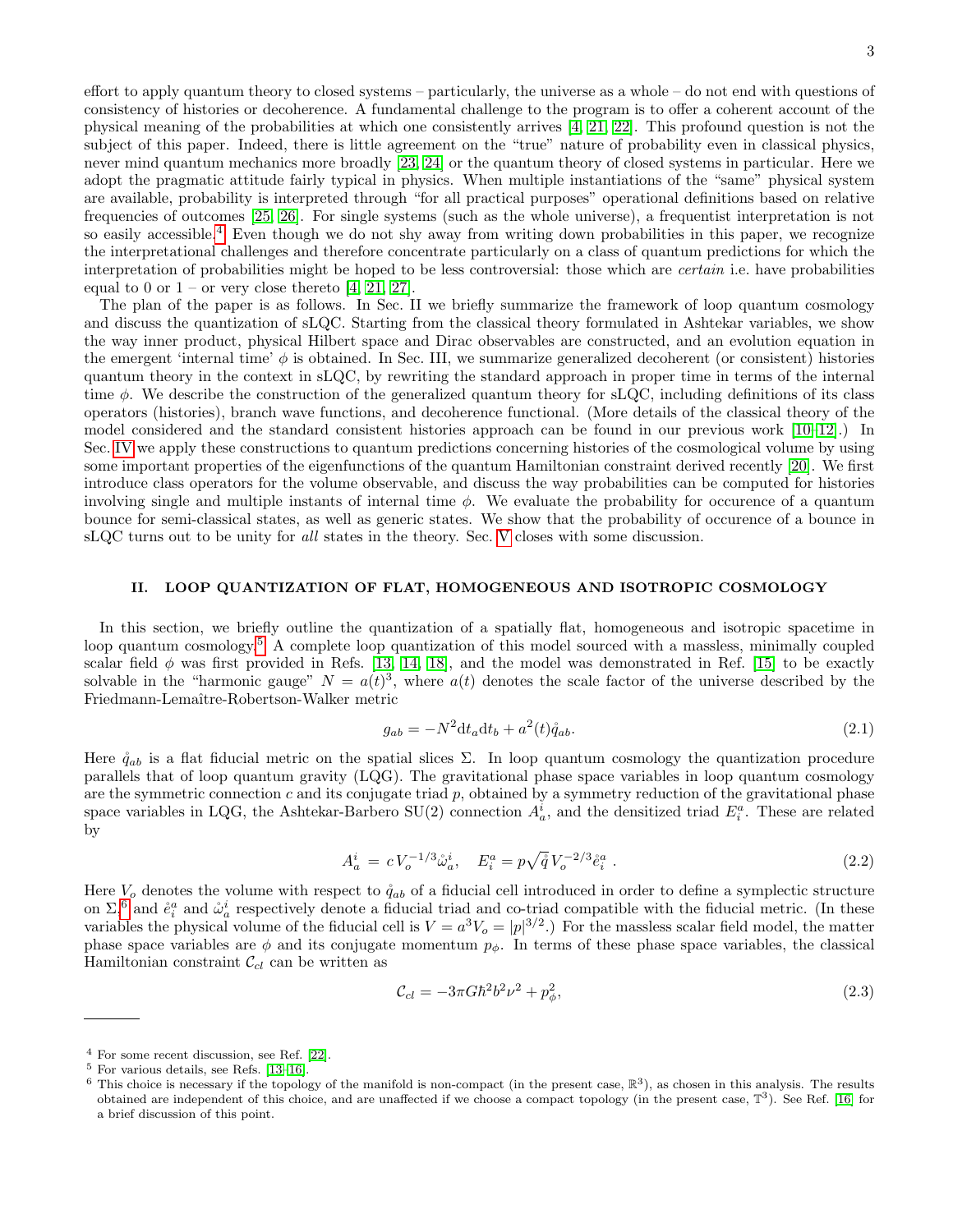where b and  $\nu$  are related to c and p by

$$
b = \frac{c}{|p|^{1/2}}, \quad \nu = \frac{|p|^{3/2}}{2\pi \gamma l_p^2} \,. \tag{2.4}
$$

Here  $l_p =$  $\sqrt{G\hbar}$  is the Planck length. (We have set  $c = 1$ .) Note that  $\nu$ , though a measure of the physical volume of the fiducial cell, has dimensions of length. The modulus sign arises due to the two physically equivalent orientations of the triad. We will choose the orientation to be positive without any loss of generality.

Hamilton's equations for Eq. [\(2.3\)](#page-3-3) yield the classical trajectories via the Poisson brackets  ${b, \nu} = 2\hbar^{-1}$  and  $\{\phi, p_{\phi}\} = 1$ . These yield  $p_{\phi} = V_0 a^3 \dot{\phi}$  as a constant of motion, and relate  $\phi$  and  $\nu$  by

<span id="page-4-3"></span>
$$
\phi = \pm \frac{1}{\sqrt{12\pi G}} \ln \left| \frac{\nu}{\nu_o} \right| + \phi_o , \qquad (2.5)
$$

where  $\nu_o$  and  $\phi_o$  are constants of integration. In the classical theory, for  $\nu \geq 0$  and regarding  $\phi$  as an emergent internal physical 'clock', there exist two disjoint solutions, one expanding and the other contracting, with a fixed value of  $p_{\phi}$ . In the limit  $\phi \to -\infty$  the expanding branch encounters a big bang singularity in the past evolution, whereas in the limit  $\phi \to \infty$  the contracting branch encounters a big crunch singularity in the future evolution. These singularities are reached in a finite proper time, and all the classical solutions are singular.

We now summarize the quantization procedure for this model in loop quantum cosmology in brief. As in LQG, the fundamental variables for quantization of the gravitational sector are the holonomies of the connection and the fluxes of the triads. Due to spatial homogeneity, the fluxes turn out to be proportional to the triads themselves [\[28\]](#page-21-20), whereas the holonomies of the connection, along straight edges labelled by  $\mu$ , are given by

$$
h_k^{(\mu)} = \cos\left(\frac{\mu c}{2}\right) \mathbb{I} - 2i\sin\left(\frac{\mu c}{2}\right)\frac{\sigma_k}{2} \,,\tag{2.6}
$$

where the  $\sigma_k$  are the Pauli spin matrices. The matrix elements of the holonomies generate an algebra of almost periodic functions of the connection, the representation of which, found via the Gel'fand-Naimark-Segal contruction, supplies the kinematical Hilbert space. It turns out that even at the kinematical level, the quantization of this model in LQC is strikingly different from that of the Wheeler-DeWitt theory. The gravitational sector of the kinematical Hilbert space in loop quantum cosmology is  $\mathcal{H}_{grav}^{(kin)} = L^2(\mathbb{R}_{Bohr}, d\mu_{Bohr})$  where  $\mathbb{R}_{Bohr}$  is the Bohr compactification of the real line, and  $\mu_{Bohr}$  is the Haar measure on it. In contrast, the kinematical Hilbert space in the Wheeler-DeWitt theory is  $L^2(\mathbb{R},dc)$ . Unlike the Wheeler-DeWitt theory, a generic state in the kinematical Hilbert space of LQC can be expressed as a countable sum of orthonormal eigenfunctions (matrix elements of holonomies).

The matrix elements of the holonomies act on states in the volume (or the triad) representation as translations. If  $|v\rangle$  denotes the eigenstates of the volume operator, which has the action  $\hat{V}|v\rangle = 2\pi \gamma l_p^2 |v||v\rangle$ , then elements of the holonomies act as  $\exp(i\lambda b)|\nu\rangle = |\nu - 2\lambda\rangle$ . Here  $\lambda$  is a parameter determined by the underlying quantum geometry, and nolonomies act as  $\exp(i\lambda\theta)|\nu\rangle = |\nu - \lambda\rangle$ . Here  $\lambda$  is a parameter determined by the underlying quantum geometry, and<br>is given by  $\lambda^2 = 4\sqrt{3}\pi\gamma l_p^2$  [\[29\]](#page-21-21). A consequence is that the action of the Hamiltonian constraint terms of the holonomies, on the states in the volume representation does not lead to a differential equation, but rather to a difference equation in which the discreteness scale is determined by the parameter  $\lambda$ . For the total Hamiltonian constraint  $\hat{C}_{grav} + 16\pi G \hat{C}_{matt} \approx 0$ , the resulting difference equation is given by

<span id="page-4-2"></span>
$$
\Theta\Psi(\nu,\phi) := -\frac{3\pi G}{4\lambda^2} \left\{ \sqrt{|\nu(\nu+4\lambda)|} |\nu+2\lambda|\Psi(\nu+4\lambda,\phi) - 2\nu^2\Psi(\nu,\phi) \right. \\ \left. + \sqrt{|\nu(\nu-4\lambda)|} |\nu-2\lambda|\Psi(\nu-4\lambda,\phi) \right\} \tag{2.7a}
$$

$$
= -\partial_{\phi}^{2} \Psi(\nu, \phi) , \qquad (2.7b)
$$

where the gravitational part of the constraint  $\Theta$  is a self-adjoint, positive definite operator.<sup>[7](#page-4-0)</sup> The similarity of this equation to the Klein-Gordon equation is compelling. Since  $\phi$  is monotonic, it may be treated as an emergent internal time. Solutions of the constraint equation can then be divided into orthogonal, physically equivalent positive and negative frequency subspaces. As in the Klein-Gordon theory, it suffices to consider only one of these subspaces to extract physics. We consider states lying in the positive frequency subspace, satisfying

<span id="page-4-1"></span>
$$
-i\partial_{\phi}\Psi(\nu,\phi) = \sqrt{\Theta}\Psi(\nu,\phi) , \qquad (2.8)
$$

<span id="page-4-0"></span><sup>&</sup>lt;sup>7</sup> This expression is different from what is found in Refs. [\[14,](#page-21-8) [15\]](#page-21-6) because we are using states that carry an additional factor of  $\sqrt{\lambda/|\nu|}$ relative to those states in order to simplify the form of the inner product, Eq. [\(2.9\)](#page-5-0). Compare, for example, Refs. [\[30,](#page-21-22) [31\]](#page-21-23).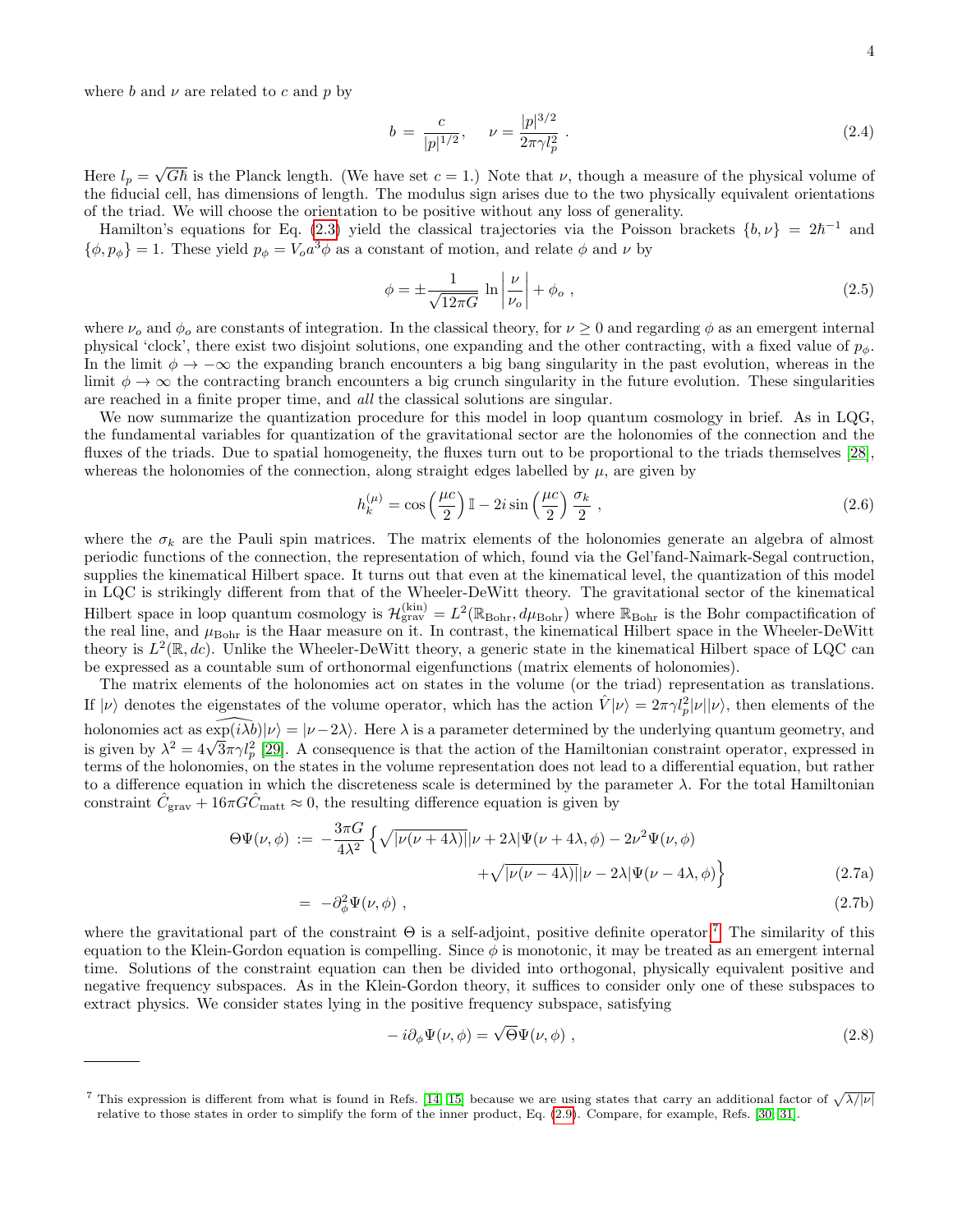which are normalized with respect to the inner product

<span id="page-5-0"></span>
$$
\langle \Psi | \Phi \rangle = \sum_{\nu = 4\lambda n} \Psi(\nu, \phi_o)^* \Phi(\nu, \phi_o) . \tag{2.9}
$$

Note the inner product so defined is *independent* of the choice of  $\phi_o$ . Eq. [\(2.9\)](#page-5-0) defines the Hilbert space of sLQC.

Physical states have a support on the lattices  $\nu = (4n \pm \epsilon)\lambda$ , with  $n \in \mathbb{Z}$  and  $\epsilon \in [0, 4)$ . Thus, there is super-selection among lattices with different  $\epsilon$ . In this manuscript, we will focus on the  $\epsilon = 0$  sector, which allows the states to have support on zero volume – the big bang singularity in the classical theory.

An additional requirement on the physical states  $\Psi(\nu, \phi)$  arises by noting that in the absence of fermions, physics should be independent of the orientation of the triad. We can thus choose physical states to be symmetric under this change, which therefore satisfy  $\Psi(\nu, \phi) = \Psi(-\nu, \phi)$ . Because of the symmetry of the physical states and observables under changes of orientation of the triad, we will as applicable treat  $\nu$  as positive in the sequel.

In order to extract physics, we introduce a set of Dirac observables. These are the volume of the fiducial cell at time  $\phi^*$ , and the conjugate momentum  $p_{\phi}$ , which have the following action (consistent with the inner product):

$$
\hat{V}|_{\phi^*} \Psi(\nu,\phi) = 2\pi \gamma l_p^2 e^{i\sqrt{\Theta}(\phi-\phi^*)} |\nu| \Psi(\nu,\phi^*), \quad \hat{p}_{\phi} \Psi(\nu,\phi) = \hbar \sqrt{\Theta} \Psi(\nu,\phi) . \tag{2.10}
$$

Using these observables, it is straightforward to also introduce an energy density observable, which turns out to have expectation values bounded above by a critical density  $\rho_{\text{max}}$  for all the states in the physical Hilbert space [\[15,](#page-21-6) [20\]](#page-21-10). Analysis of these observables in sLQC, in confirmation with the earlier results in LQC obtained using numerical simulations [\[13,](#page-21-5) [14,](#page-21-8) [18\]](#page-21-9), show that the expectation value of the volume observable has a minimum which is reached when the energy density reaches its maximum value. This is the quantum bounce in sLQC. Our goal is now to understand the occurrence of a bounce in sLQC using the consistent histories approach, which is addressed in the following.

### III. CONSISTENT HISTORIES FORMULATION OF SLQC

In this section we apply the ideas of the consistent histories approach to quantum mechanics (also known as 'generalized quantum theory' a la Hartle [\[4\]](#page-20-5)) to the sLQC model discussed in Sec. [II.](#page-3-4) The formalism will then be used in Sec. [IV,](#page-9-0) to make quantum-mechanically consistent predictions concerning the behavior of the physical universe by employing the decoherence functional to measure the quantum interference between possible alternative histories.

Our definitions will naturally directly mirror those for the Wheeler-DeWitt quantization of the same model [\[10–](#page-21-3) [12\]](#page-21-4), facilitating easy comparison of the sometimes divergent predictions of the two models. Moreover, as noted, the construction of class operators, branch wave functions, and the decoherence functional for sLQC precisely mirrors that of the Wheeler-DeWitt theory. In this section, therefore, we restrict ourselves to a concise summary of the definitions and main formulæ, referring the reader to Ref. [\[12\]](#page-21-4) for a more in depth discussion and commentary.

The three essential ingredients of a generalized quantum theory are: (i) The *fine-grained histories*, the most refined descriptions of a system it is possible to give. (These might be individual paths in a path integral formulation of the theory, for example.) (ii) The coarse-grained histories, a specification of the allowed partitions of the fine-grained histories into physically meaningful subsets. (Only diffeomorphism invariant partitions might be allowed in a covariant quantization of gravity, for example.) Since most all physical predictions concern highly coarse-grained descriptions of the universe, it is the coarse-grained histories which correspond to physically meaningful questions, and for which quantum theory must be able to determine probabilities – and indeed, if those probabilities are meaningful at all. (iii) The decoherence functional provides an objective, observer-independent measure of the quantum interference between alternative coarse-grained histories of a system. When that interference vanishes among all members of a coarse-grained family, that set is said to "decohere", or to "be consistent". In that case, and in that case only, does the decoherence functional assign logically consistent probabilities – in the sense that probability sum rules are satisfied – to the members of each consistent set of histories.

Any specific implementation of a generalized quantum theory must realize these elements in a coherent and mathematically consistent way. In formulations of quantum theory in Hilbert space, fine-grained histories can be specified by (for example) time-ordered products of Heisenberg projections onto eigenstates of physical observables, representing the history in which the system assumes those particular values of those particular observables at those particular times. Coarse-grained histories are represented by sums of such fine-grained histories. "Branch wave functions" corresponding to the state of a system that has followed a particular coarse-grained history are defined by the action of these history (or "class") operators on the quantum state. The decoherence functional, which measures the interference between alternative histories, and also the probabilities of histories in consistent or decoherent families as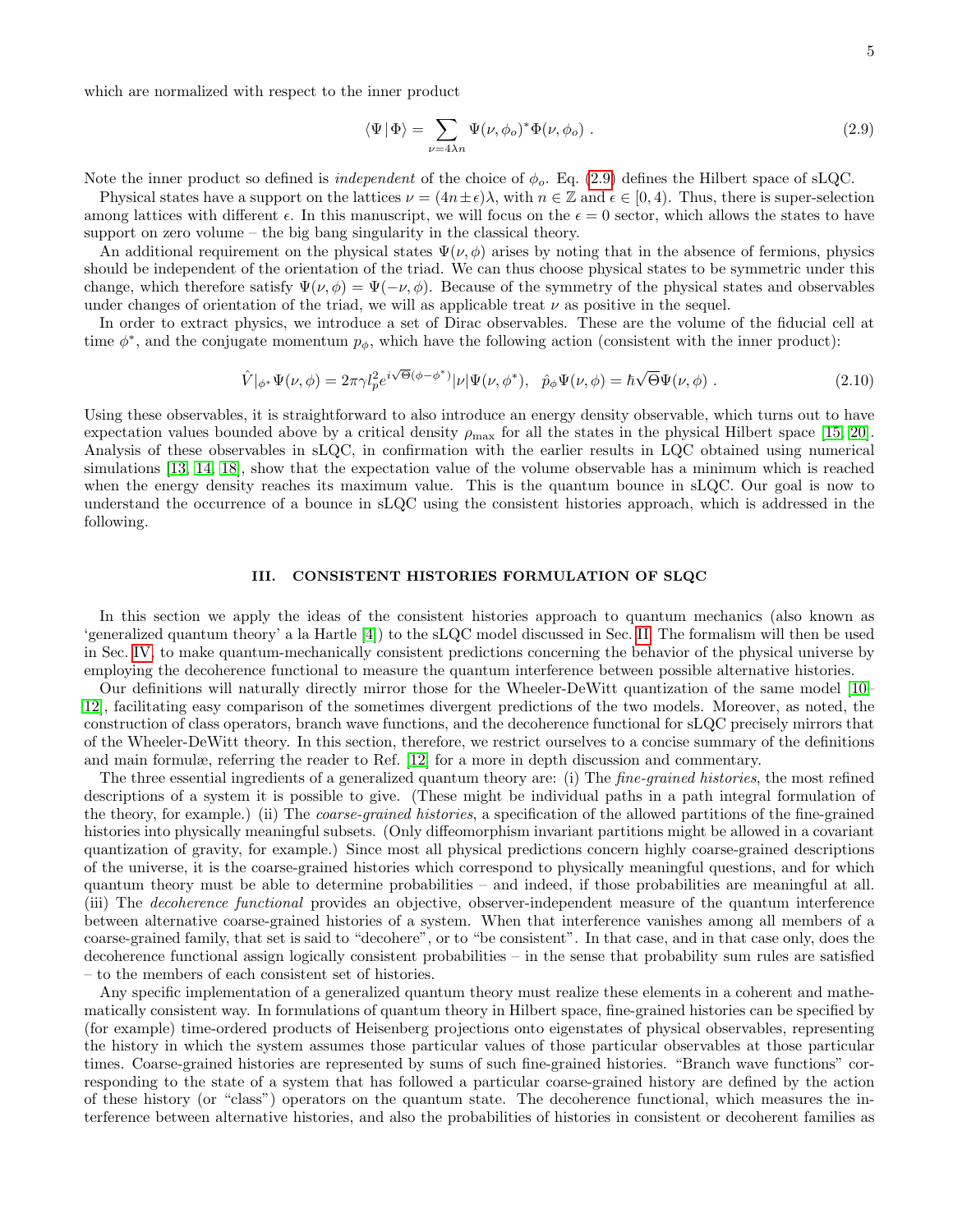In the consistent histories approach to ordinary non-relativistic quantum theory, histories are defined using coordinate time t. As discussed in the previous section, in sLQC, the role of time is naturally played by the massless scalar field  $\phi$ . Indeed, using Eq. [\(2.8\)](#page-4-1) we see that the states  $|\Psi\rangle$  evolve unitarily in  $\phi$ ,

<span id="page-6-2"></span>
$$
\Psi(\nu,\phi) = e^{i\sqrt{\Theta}(\phi-\phi_o)}\Psi(\nu,\phi_o) =: U(\phi-\phi_o)\Psi(\nu,\phi_o) .
$$
\n(3.1)

 $U(\phi)$  is thus the propagator for evolution in 'time'  $\phi$ . Using  $\phi$  as the internal time, we can define Heisenberg projections in analogy with non-relativistic quantum mechanics and obtain class operators, branch wave functions, and a decoherence functional.<sup>[8](#page-6-0)</sup> In this set up, the class operators provide predictions concerning histories of values of the Dirac observables. Our strategy here directly parallels the one we followed for the quantization of the Wheeler-DeWitt model with a massless scalar field [\[12\]](#page-21-4).

### A. Class operators

Class operators correspond to the physical questions that may be asked of a given system. All such questions come in exclusive, exhaustive sets – at the most coarse-grained level, simply "Does the universe have property  $P$ , or not?" The sum of all the class operators in such an exclusive, exhaustive set must therefore be, in effect, the identity, up to an overall unitary factor. Homogeneous class operators describe possible sequences of (ranges of) values of observable quantities, with sums of them corresponding to coarse-grainings thereof. We will often refer to class operators simply as "histories".

In quantum cosmology relevant physical questions include "What is the physical volume of the fiducial cell when the scalar field has value  $\phi^*$ ?" "Does the volume of the cell ever drop below a particular value, let us say  $\nu^*$ ?" "Is the momentum of the scalar field conserved during evolution?" Does the density exceed  $\rho^*$ ?" – and so forth. In the present model, which possesses a physical clock – the monotonic (unitary) internal time supplied by the scalar field  $\phi$ – class operators for questions of this kind may be constructed similarly to those of non-relativistic quantum theory, in which fine-grained class operators correspond to predictions concerning the values of physical observables at given moments of time. From a physical point of view, in quantum cosmology, class operators constructed in a similar manner correspond to physical questions concerning the correlation between values of various observable quantities and the value of the scalar field. It is no surprise, then, that class operators of this type naturally correspond to predictions concerning the values of relational observables, as noted in Sec. [III D.](#page-8-0)[9](#page-6-1) Stated in this way, it is clear that the interpretation of the scalar field  $\phi$  as a background physical clock is an inessential, if useful, feature of this particular model.

In sLQC, we have states  $|\Psi\rangle$  with a unitary evolution in  $\phi$  given by Eq. [\(3.1\)](#page-6-2). As noted, among the physical questions of interest are the values of volume and scalar momentum at given values of  $\phi$ . To extract physical predictions concerning quantities of this kind, we proceed as in ordinary quantum theory. We consider a family of observables  $A^{\alpha}$ , labelled by index  $\alpha$ , with eigenvalues  $a_k^{\alpha}$  in the physical Hilbert space  $\mathcal{H}_{\text{phys}}$  of sLQC. We denote the ranges of eigenvalues as  $\Delta a_k^{\alpha}$ . Projections onto the corresponding eigensubspaces will be denoted  $P_{a_k}^{\alpha}$  and  $P_{\Delta a_k}^{\alpha}$ , respectively. For a given choice of observable  $A^{\alpha_i}$  at each time  $\phi_i$ , an exclusive, exhaustive set of fine-grained histories in sLQC may be regarded as the set of sequences of eigenvalues  $\{h\} = \{(a_{k_1}^{\alpha_1}, a_{k_2}^{\alpha_2}, \ldots, a_{k_n}^{\alpha_n})\}$ , corresponding to the family of histories in which observable  $A^{\alpha_i}$  has value  $a_{k_i}^{\alpha_i}$  at time  $t_i$ . (Each  $k_i$  for fixed i therefore runs over the full range of the eigenvalues  $a_{k_i}^{\alpha_i}$ . A different choice of observables  $(\alpha_1, \alpha_2, \ldots, \alpha_n)$  leads to different exclusive, exhaustive families of histories  $\{h\}$ . Using the propagator

<span id="page-6-3"></span>
$$
U(\phi_i - \phi_j) = e^{i\sqrt{\Theta}(\phi_i - \phi_j)}
$$
\n(3.2)

we define "Heisenberg projections"

$$
P_{\Delta a_k^{\alpha}}^{\alpha}(\phi) = U^{\dagger}(\phi - \phi_o) P_{\Delta a_k^{\alpha}}^{\alpha} U(\phi - \phi_o), \tag{3.3}
$$

<span id="page-6-0"></span><sup>8</sup> For comparison, Ref. [\[6\]](#page-21-24) constructed the decoherence functional, following earlier work [\[4\]](#page-20-5), for a path integral quantization of closed type A minisuperspace models. The decoherence functional for spin foam models [\[32\]](#page-21-25) and other quantum gravitational models without an internal time fits naturally into this more general framework.

<span id="page-6-1"></span><sup>9</sup> Relational questions of this form are certainly not the only physical questions in which one might be interested, or for which class operators may be constructed – either in ordinary quantum mechanics  $[4, 33]$  $[4, 33]$  or in quantum cosmology  $[5, 6]$  $[5, 6]$ . However, they are sufficient for the physical problems considered in this paper.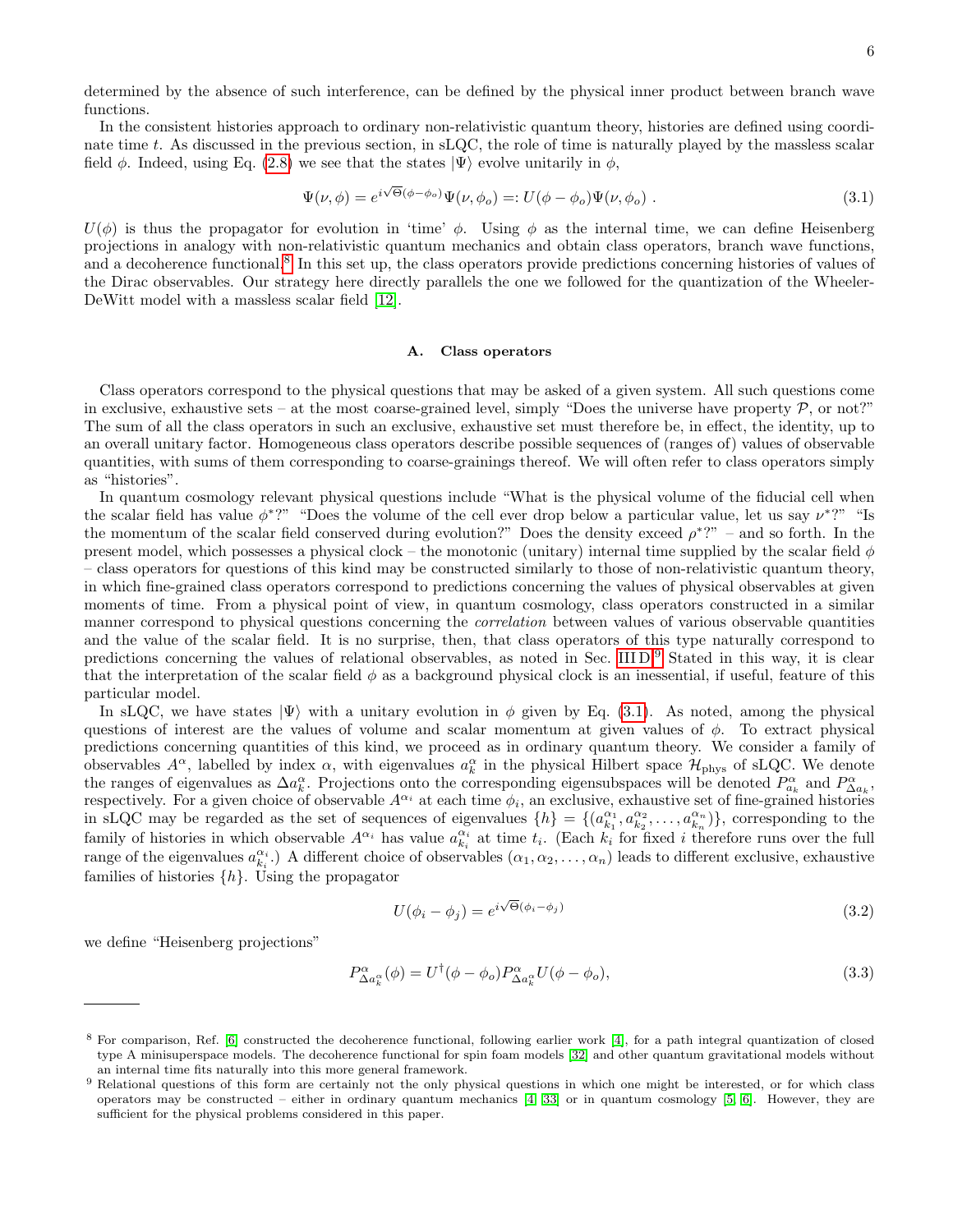where  $\phi_o$  is a value of the scalar field at which the quantum state is defined.<sup>[10](#page-7-0)</sup> The fine-grained history h may then be conveniently represented by the class operator $^{11}$  $^{11}$  $^{11}$ 

$$
C_h = P_{a_{k_1}}^{\alpha_1}(\phi_1) P_{a_{k_2}}^{\alpha_2}(\phi_2) \cdots P_{a_{k_n}}^{\alpha_n}(\phi_n)
$$
\n(3.4a)

$$
= U(\phi_o - \phi_1) P_{a_{k_1}}^{\alpha_1} U(\phi_1 - \phi_2) P_{a_{k_2}}^{\alpha_2} \cdots U(\phi_{n-1} - \phi_n) P_{a_{k_n}}^{\alpha_n} U(\phi_n - \phi_o).
$$
 (3.4b)

Since  $\sum_{k} P^{\alpha}_{a_k} = 1$  for each observable  $\alpha$ , the class operator  $C_h$  satisfies

<span id="page-7-3"></span>
$$
\sum_{h} C_{h} = \sum_{k_{1}} \sum_{k_{2}} \cdots \sum_{k_{n}} P_{a_{k_{1}}}^{\alpha_{1}}(\phi_{1}) P_{a_{k_{2}}}^{\alpha_{2}}(\phi_{2}) \cdots P_{a_{k_{n}}}^{\alpha_{n}}(\phi_{n}) = 1, \qquad (3.5)
$$

corresponding to the fact that the set of fine-grained histories  $\{h\}$  represents a mutually exclusive, collectively exhaustive description of the possible fine-grained histories in sLQC.

The coarse-grained history

$$
h = (\Delta a_{k_1}^{\alpha_1}, \Delta a_{k_2}^{\alpha_2}, \dots, \Delta a_{k_n}^{\alpha_n}),
$$
\n(3.6)

in which the variable  $\alpha_1$  takes values in  $\Delta a_{k_1}^{\alpha_1}$  at  $\phi = \phi_1$ , variable  $\alpha_2$  takes values in  $\Delta a_{k_2}^{\alpha_2}$  at  $\phi = \phi_2$ , and so on, then has the class operator

<span id="page-7-4"></span>
$$
C_h = P^{\alpha_1}_{\Delta a_{k_1}}(\phi_1) P^{\alpha_2}_{\Delta a_{k_2}}(\phi_2) \cdots P^{\alpha_n}_{\Delta a_{k_n}}(\phi_n),
$$
\n(3.7)

where we suppress the superscripts on the eigenvalue ranges to minimize notational clutter. It is straightforward to see that the class operators for the coarse grained histories satisfy  $\sum_h C_h = 1$ , the identity on the physical Hilbert space  $\mathcal{H}_{\text{phys}}$ .

### B. Branch wave functions

Class operators capture the physical questions that may be asked of a system, as specified by an exclusive, exhaustive set of histories  $\{h\}$ . The amplitude for a quantum state  $|\Psi\rangle$  specified at  $\phi = \phi_o$  to "follow" one of the histories  $h$  – i.e. for the universe to have the properties described by  $h$  – is given by the branch wave function  $|\Psi_h\rangle$ .<sup>[12](#page-7-2)</sup>

The branch wave function for a history h in the physical Hilbert space of sLQC is defined in a manner parallel to non-relativistic quantum mechanics. Defining

$$
C_h(\phi) = C_h \cdot U^{\dagger}(\phi - \phi_o) \tag{3.8}
$$

the branch wave function is given by

<span id="page-7-5"></span>
$$
|\Psi_h(\phi)\rangle = U(\phi - \phi_o)C_h^{\dagger}|\Psi\rangle \tag{3.9a}
$$

$$
= U(\phi - \phi_n) P_{a_{k_n}}^{\alpha_n} U(\phi_n - \phi_{n-1}) \cdots U(\phi_2 - \phi_1) P_{a_{k_1}}^{\alpha_1} U(\phi_1 - \phi_o) |\psi\rangle.
$$
 (3.9b)

This branch wave function is, by construction, a solution to the quantum constraint everywhere. The propagator U simply evolves the branch wave function to any convenient choice of  $\phi$ . All inner products will of course be independent of this choice. The projections implement, in the standard Copenhagen interpretation, "wave function collapse". From the consistent histories point of view, however, the branch wave function is viewed merely as an amplitude from which one may ultimately construct the probabilities of individual histories – the likelihoods that the universe possesses these particular sequences of physical properties. In particular, the "collapse" is not to be regarded as a physical process in this framework.

<span id="page-7-0"></span><sup>&</sup>lt;sup>10</sup> Because the evolution in  $\phi$  is unitary, this value is completely arbitrary and may be adjusted as necessary to remain outside the region of coarse-grainings of physical interest.

<span id="page-7-1"></span><sup>&</sup>lt;sup>11</sup> Class operators constructed in this way are subject to the quantum Zeno effect if spaced too closely in 'time" [\[5,](#page-20-8) [34,](#page-22-0) [35\]](#page-22-1), and a more subtle definition may be required. We do not address this question in this paper, though we may return to it in a later work.

<span id="page-7-2"></span><sup>&</sup>lt;sup>12</sup> Because of the unitary evolution of Eq. [\(3.1\)](#page-6-2), the choice of  $\phi_o$  has no special physical significance. Indeed, from the point of view of the consistent histories framework, the quantum state of the system is most naturally viewed as a "timeless" property of the system, with the more familiar notion of the "state at a moment of time" being recovered, under appropriate circumstances, in the branch wave function [\[4\]](#page-20-5).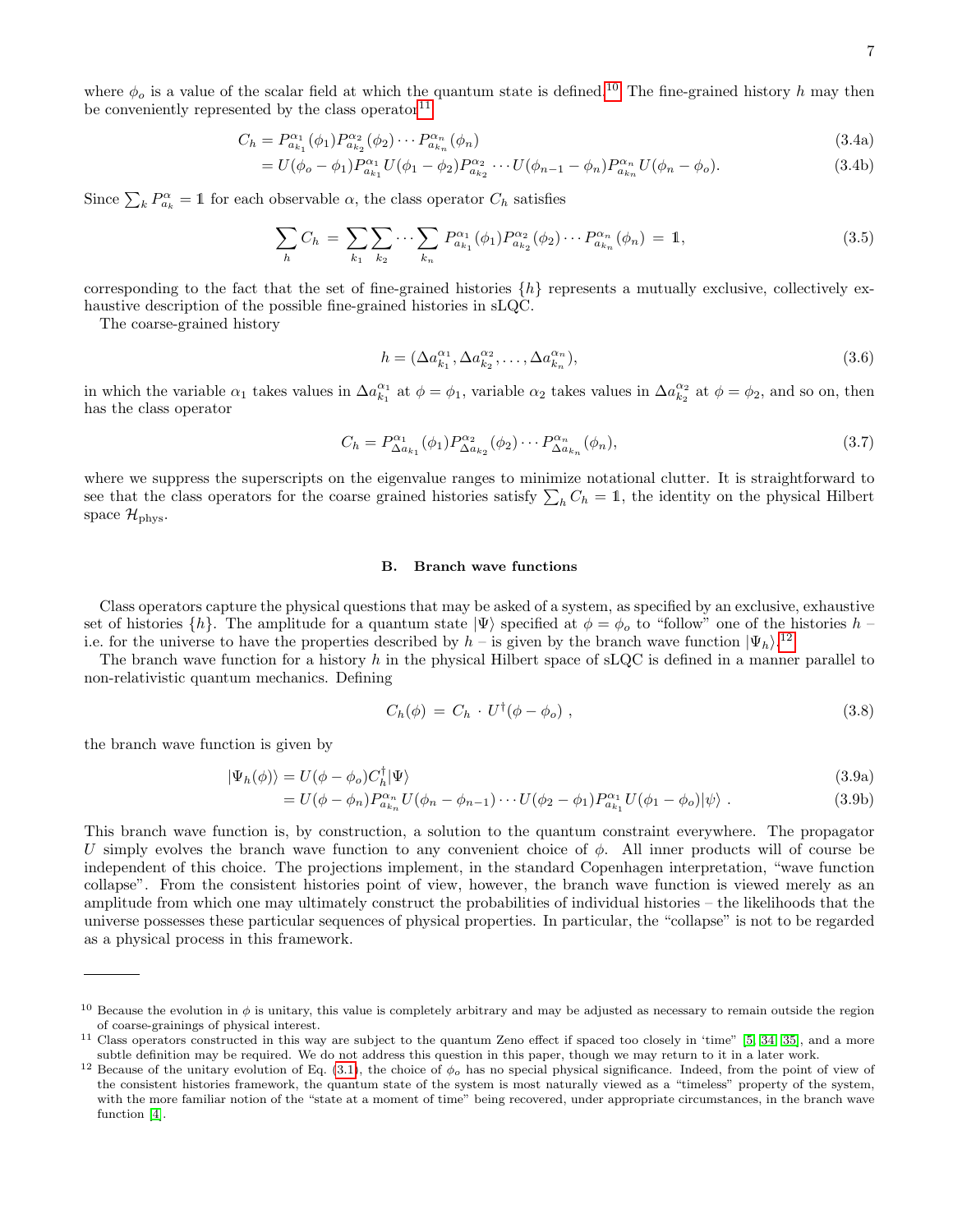### C. The decoherence functional

Given a complete exclusive, exhaustive set of histories  $\{h\}$  and a quantum state  $|\Psi\rangle$  in the physical Hilbert space, the decoherence functional measures the interference among the branch wave functions  $|\Psi_h\rangle$ , and, if that interference vanishes, determines also the probabilities of each of the  $|\Psi_h\rangle$  – in other words, the probability that a universe in the state  $|\Psi\rangle$  has the physical properties described by the history h. If the interference does not vanish, then quantum theory can make no predictions concerning the particular set of physical questions  $\{h\}$ , in just the same way the question of which slit a particle passed through cannot be coherently analyzed when it is not recorded.

The decoherence functional in non-relativistic quantum mechanics is defined by

$$
d(h, h') = \langle \Psi_{h'} | \Psi_h \rangle, \tag{3.10}
$$

and from Eq. [\(3.5\)](#page-7-3) is normalized,  $\sum_{h,h'} d(h, h') = 1$ . In quantum cosmology the decoherence functional may be constructed from the branch wave functions in essentially the same manner  $[6]$ .<sup>[13](#page-8-1)</sup>

"Decoherent" or "consistent" sets of histories are by definition exclusive, exhaustive sets of histories  $\{h\}$  which satisfy

<span id="page-8-2"></span>
$$
d(h, h') = p(h)\,\delta_{h'h} \tag{3.11}
$$

among all members of the set. Here  $p(h)$  is the probability for the history h. The physical meaning of this expression is the following. When interference between all the members of an exclusive, exhaustive set of coarse-grained histories  $\{h\}$  vanishes,  $d(h, h') = 0$  for  $h \neq h'$ , that set of histories is said to decohere, or be consistent. In such sets, the probabilities of the individual histories are then simply the diagonal elements of the decoherence functional,  $p(h) = d(h, h)$ . It is easily verified that this is simply the standard Lüders-von Neumann formula for probabilities of sequences of outcomes in ordinary quantum theory, when such probabilities may be defined – typically in measurement situations or interactions with an external "environment" that leads to decoherence in the now-conventional sense [\[8\]](#page-21-27). In the framework of generalized (decoherent histories) quantum theory, however, no external notion of observers or measurement or environment is required. It is the objective, observer independent criterion of Eq. [\(3.11\)](#page-8-2) that determines when probabilities may be defined, and which ensures these probabilities are meaningful in the sense that probability sum rules are obeyed when histories are coarse-grained:  $p(h_1 + h_2) = p(h_1) + p(h_2)$ , with  $\sum_h p(h) = 1$ . If histories do not decohere, then the diagonal elements of the decoherence functional do not sum to unity and cannot therefore be interpreted as probabilities. For such families of histories, quantum theory is silent: it simply has no logically consistent predictions at all.

Note that as constructed, the decoherence functional for sLQC involves an inner product of branch wave functions on a minusuperspace slice of fixed  $\phi$ . The unitary evolution in  $\phi$ , and the fact that the branch wave functions  $|\Psi_h(\phi)\rangle$ are by construction everywhere solutions to the quantum constraint, makes the specific choice of  $\phi$  irrelevant in the definition of the branch wave functions and decoherence functional, and therefore may be chosen as is convenient.

### <span id="page-8-0"></span>D. Relational observables

Class operators constructed according to Eq. [\(3.7\)](#page-7-4) express questions concerning the correlation between the values of the quantities  $A^{\alpha_i}$  at the specified values  $\phi_i$  of the scalar field. Probabilities computed in this way therefore naturally correspond to predictions concerning the corresponding relational observables, such as for the volume Dirac observable  $\hat{\nu}|_{\phi}$  defined in terms of the propagator, Eq. [\(3.2\)](#page-6-3), by

$$
\hat{\nu}|_{\phi^*}(\phi) = U(\phi^* - \phi)^{\dagger} \hat{\nu} U(\phi^* - \phi) . \tag{3.12}
$$

(See, for example, Eq. [\(4.5\)](#page-10-0).) In other words, as discussed in detail in Ref. [\[12\]](#page-21-4), probabilities for histories of values of an observable  $\ddot{A}$ , which does not commute with the constraint, are naturally expressed in terms of the corresponding relational Dirac observable  $\hat{A}|_{\phi^*}(\phi)$ , which does. In this sense the notion of relational observables arises naturally, indeed, almost inevitably, in the framework of consistent histories when predictions concerning correlations between values of observables are concerned.

<span id="page-8-1"></span> $13$  The generalization of this definition to mixed states is also given in [\[6\]](#page-21-24).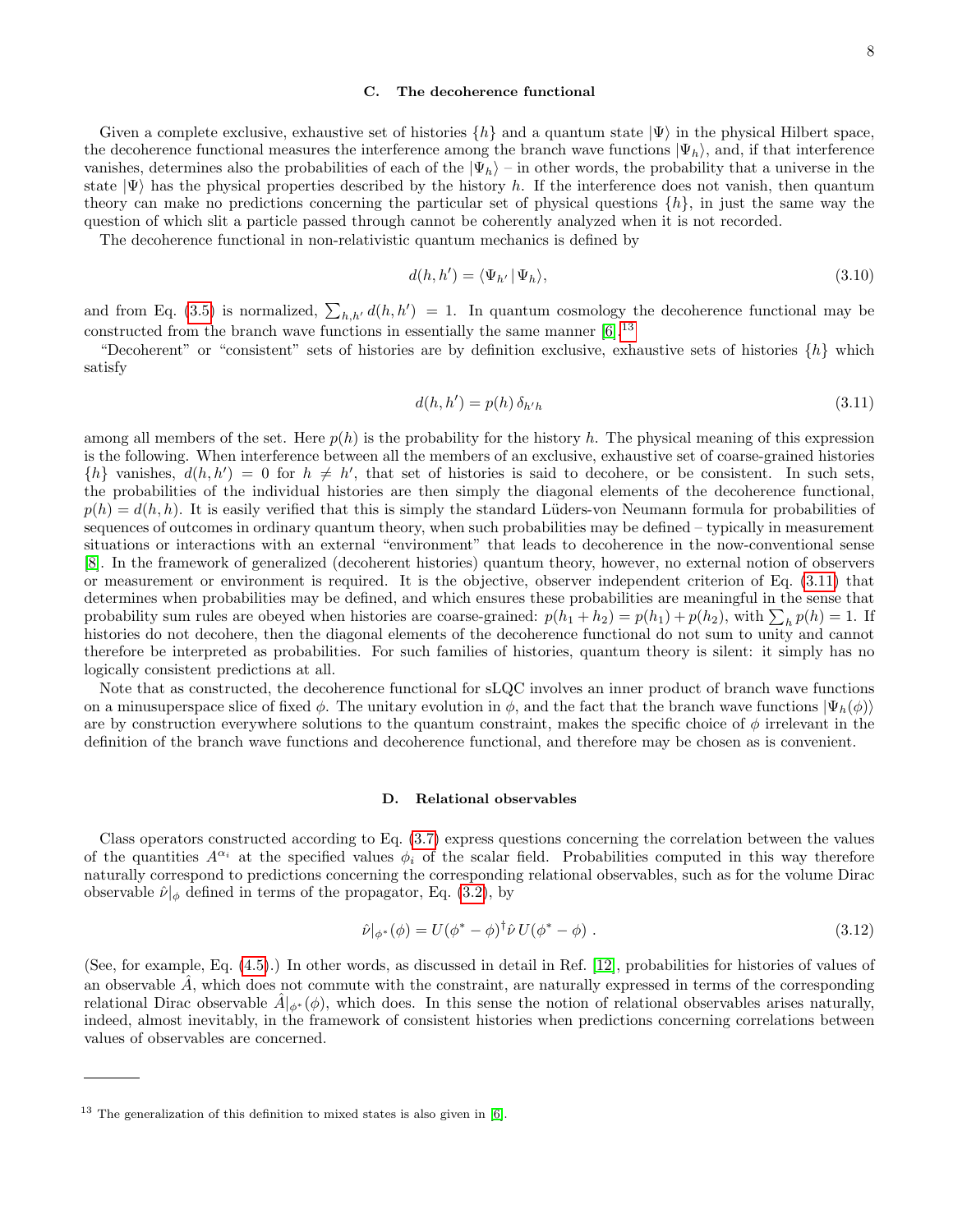### <span id="page-9-0"></span>IV. APPLICATIONS

We now apply the generalized "consistent histories" quantum theory of loop-quantized cosmology we have constructed to a series of predictions concerning histories of physical quantities of interest. In each case the approach is the same. Within the decoherent histories framework for quantum prediction, for any physical question that is to be investigated the corresponding class operators and branch wave functions must be constructed. If the interference between these branch wave functions disappears – i.e. if the family of branch wave functions corresponding to the question decoheres – then quantum probabilities may be assigned to the alternatives according to the diagonal elements of the decoherence functional, the norms of the corresponding branch wave functions.

It should be noted that in general there are a number of distinct reasons decoherence might occur. Predictions concerning physical quantities at a single value of the scalar field (moment of 'time') always decohere, because the corresponding family of class operators are simply orthogonal projections. (Compare for example Eq. [\(4.4\)](#page-9-1). This is essentially the reason the need for decoherence is not so evident in simple applications of quantum mechanics that do not concern predictions for sequences of quantum events.) More generally, decoherence might obtain because of symmetries or selection rules; because of individual properties of the histories in question; or because of properties of the particular quantum state. In the applications we consider, we encounter examples in which decoherence occurs for each of these reasons.

Predictions concerning histories of values of the scalar momentum  $p_{\phi}$  in sLQC – making precise the sense in which it is a conserved quantity in the quantum theory – follow precisely the same pattern as in the Wheeler-DeWitt theory, for which see Ref. [\[12\]](#page-21-4). Decoherence in this case is essentially a consequence of the fact that the scalar momentum commutes with the constraint.

Our primary goal in this paper, however, will be to demonstrate how probabilities for the quantum bounce of the volume observable can be computed. We begin with the construction of class operators for the volume of the fiducial cell of the universe at an instant of 'time'  $\phi$ , and also a sequence of values of  $\phi$ . Predictions concerning histories of values of the volume are interesting because in this case decoherence is no longer trivial, and indeed will frequently not obtain. We will nonetheless exhibit several physical examples in which it does, and use these to study two important physical problems: quasiclassical behavior of the universe; and the quantum "bounce".

### <span id="page-9-4"></span>A. Class operators for volume

We begin with the class operator for the history in which the volume  $\nu$  is in  $\Delta \nu$  when the scalar field has value  $\phi^*$ . It is simply given by

<span id="page-9-2"></span>
$$
C_{\Delta\nu}|_{\phi^*} = U^\dagger (\phi^* - \phi_o) P_{\Delta\nu}^\nu U (\phi^* - \phi_o), \tag{4.1}
$$

where the projection  $P^{\nu}_{\Delta\nu}$  is

<span id="page-9-3"></span>
$$
P_{\Delta \nu}^{\nu} = \sum_{\nu \in \Delta \nu} |\nu\rangle\langle\nu| \ . \tag{4.2}
$$

Note that we employ here projections onto ranges of values of the volume operator  $\hat{\nu}$ , not the Dirac observable  $\hat{\nu}|_{\phi^*}$ . These ranges form a collection of disjoint sets that cover the full range of discrete volume eigenvalues,  $0 \leq |\nu| = 4\lambda n$  $\infty$ , such that  $\sum_i C_{\Delta \nu_i|\phi^*} = 1$ .

If  $|\Psi\rangle$  denotes a quantum state of the universe at  $\phi = \phi_o$ , the branch wave functions for these histories are

<span id="page-9-5"></span>
$$
|\Psi_{\Delta\nu|\phi^*}(\phi)\rangle = U(\phi - \phi_o)C_{\Delta\nu|\phi^*}^\dagger|\Psi\rangle.
$$
\n(4.3)

Because in this instance the class operators are simply projections, the branch wave functions for these histories are orthogonal,

<span id="page-9-1"></span>
$$
\langle \Psi_{\Delta\nu_{i}|_{\phi^{*}}} | \Psi_{\Delta\nu_{j}|_{\phi^{*}}} \rangle = \langle C^{\dagger}_{\Delta\nu_{i}|_{\phi^{*}}} \Psi | C^{\dagger}_{\Delta\nu_{j}|_{\phi^{*}}} \Psi \rangle \tag{4.4a}
$$

$$
= \langle \Psi_{\Delta \nu_i |_{\phi^*}} | \Psi_{\Delta \nu_i |_{\phi^*}} \rangle \cdot \delta_{ij} . \tag{4.4b}
$$

This implies that for this family of histories decoherence is automatic. One can thus meaningfully compute the quantum probabilities. Using Eqs. [\(4.1\)](#page-9-2) and [\(4.2\)](#page-9-3), the probability that the universe has volume in the range  $\Delta \nu$  when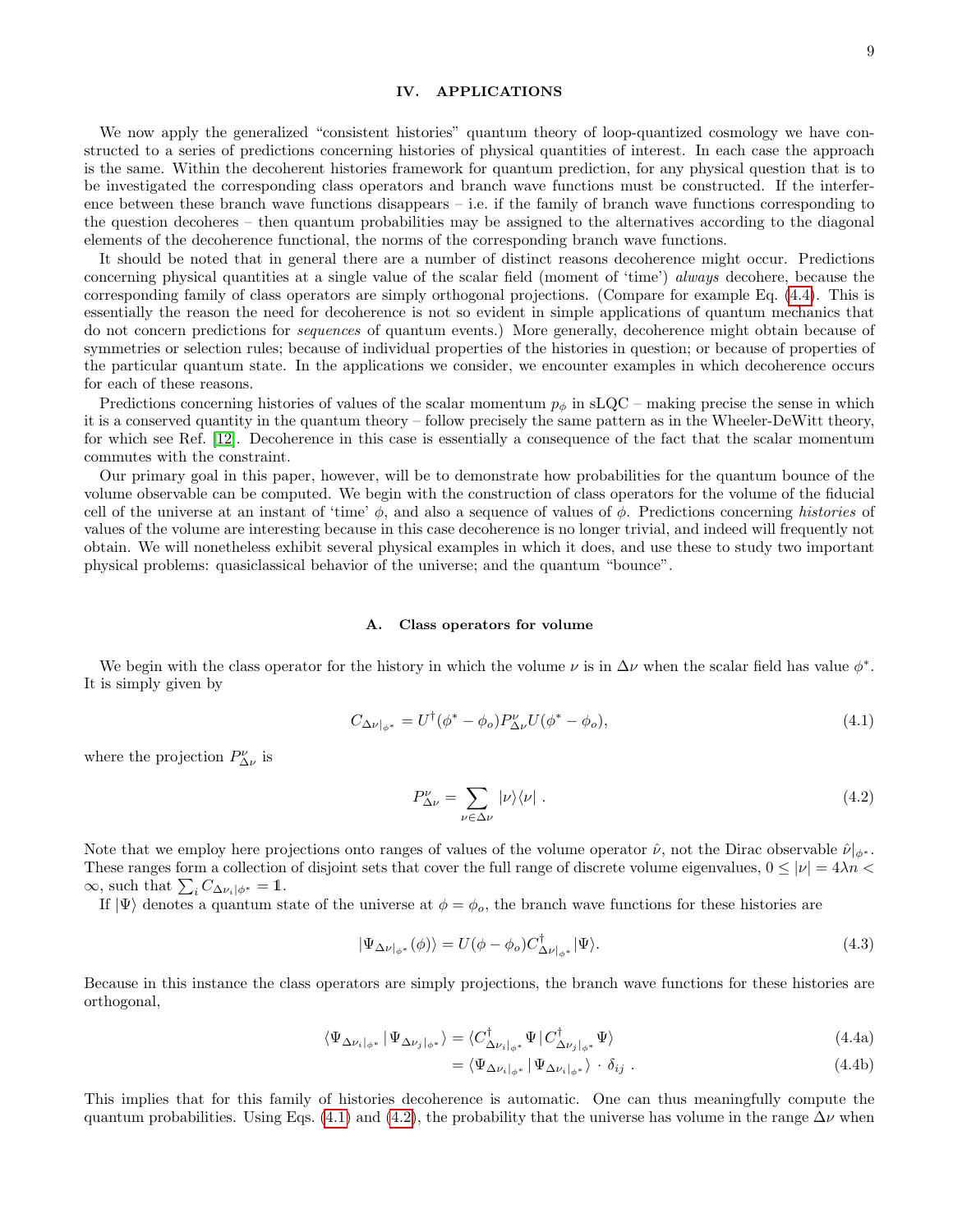$\phi = \phi^*$  is then given by

<span id="page-10-0"></span>
$$
p_{\Delta\nu}(\phi^*) = \langle \Psi_{\Delta\nu}|_{\phi^*} \, | \, \Psi_{\Delta\nu}|_{\phi^*} \rangle \tag{4.5a}
$$

$$
= \langle \Psi | C^{\dagger}_{\Delta \nu |_{\phi^*}} | \Psi \rangle \tag{4.5b}
$$

$$
= \langle \Psi(\phi^*) | P_{\Delta\nu}^{\nu} | \Psi(\phi^*) \rangle \tag{4.5c}
$$

$$
= \sum |\Psi(\nu, \phi^*)|^2. \tag{4.5d}
$$

$$
\sum_{\nu \in \Delta \nu}
$$

<span id="page-10-3"></span>

<span id="page-10-1"></span>FIG. 1. Plots of the probability  $p_{\Delta\nu}(\phi)$  that the volume of (a fiducial cell of) a quantum universe specified by a state which is semiclassical at large  $|\phi|$  is in the range  $\Delta \nu$  when the scalar field has value  $\phi$  for two choices of range  $\Delta \nu$ . The bounce connecting the semiclassical phases is clearly visible in both plots. The first plot shows the probability that the volume of the universe is less than  $\nu^* = 40\lambda$  as a function of  $\phi$ . For this particular state the volume at which the universe "bounces" is smaller than  $\nu^*$ , and the probability the volume of the universe is less than  $\nu^*$  at the bounce is therefore close to unity, becoming zero as  $|\phi|$  becomes large. The second plot shows the probability that the volume of the fiducial cell is in the range  $\Delta \nu = [80\lambda, 120\lambda]$ , a range the state passes through on both sides of the bounce. The state shown has  $\tilde{\Psi}_{sc}(k) = 1/\sqrt{2\sigma\sqrt{\pi}} \exp(-(k-k)^2/2\sigma^2) \exp(-ik \ln |\bar{\nu}/\lambda|) + (k \leftrightarrow -k)$ in Eq. [\(4.15\)](#page-15-0), with  $\phi_o = 0$ ,  $\bar{\nu} = 10\lambda$ ,  $\bar{k} = 15$ , and  $\sigma = 2$ . This state is peaked on a solution to the "effective" cosmological equations of LQC [\[16,](#page-21-7) [36,](#page-22-2) [37\]](#page-22-3) that approaches classical expanding/collapsing solutions at large volume, joined by a bounce at small volume in between – as depicted, for example, in Figs. [2-](#page-12-0)[3.](#page-15-1) (In those figures, however, the effective trajectory shown happens to be symmetric about  $\phi = 0$ , which is not the generic case.) For the given parameters this state "bounces" at  $(\nu_B, \phi_B) = (30\lambda, 0.375)$  in units in which  $G = 1$ . (For details of the correspondence between the trajectories of semiclassical states in LQC and solutions to the effective equations see Ref. [\[38\]](#page-22-4).)

By way of example, Fig. [1](#page-10-1) shows probabilities calculated from Eq. [\(4.5\)](#page-10-0) that a state which is quasiclassical at large volume<sup>[14](#page-10-2)</sup> takes on volumes in the range  $\Delta \nu$  for two choices of that range. For example, Fig. [1a](#page-10-3) shows the probability that the universe takes on small volume. Specifically, the plot shows the probability as a function of the scalar field  $\phi$ that the volume of the fiducial spatial cell has volume less than or equal to  $\nu^*$  i.e. that  $|\nu| \in \Delta \nu^*$ , where  $\Delta \nu^* = [0, \nu^*]$ :

$$
p_{\Delta \nu^*}(\phi) = \sum_{|\nu| \in \Delta \nu^*} |\Psi(\nu, \phi)|^2.
$$
 (4.6)

<span id="page-10-2"></span><sup>&</sup>lt;sup>14</sup> That is, a state for which  $\tilde{\Psi}(k)$  in Eq. [\(4.15\)](#page-15-0) is a symmetric superposition of Gaussians in  $k$  – one each corresponding to the collapsing and expanding Wheeler-DeWitt branches of the bouncing solution at large volume; see Ref. [\[38\]](#page-22-4) for details.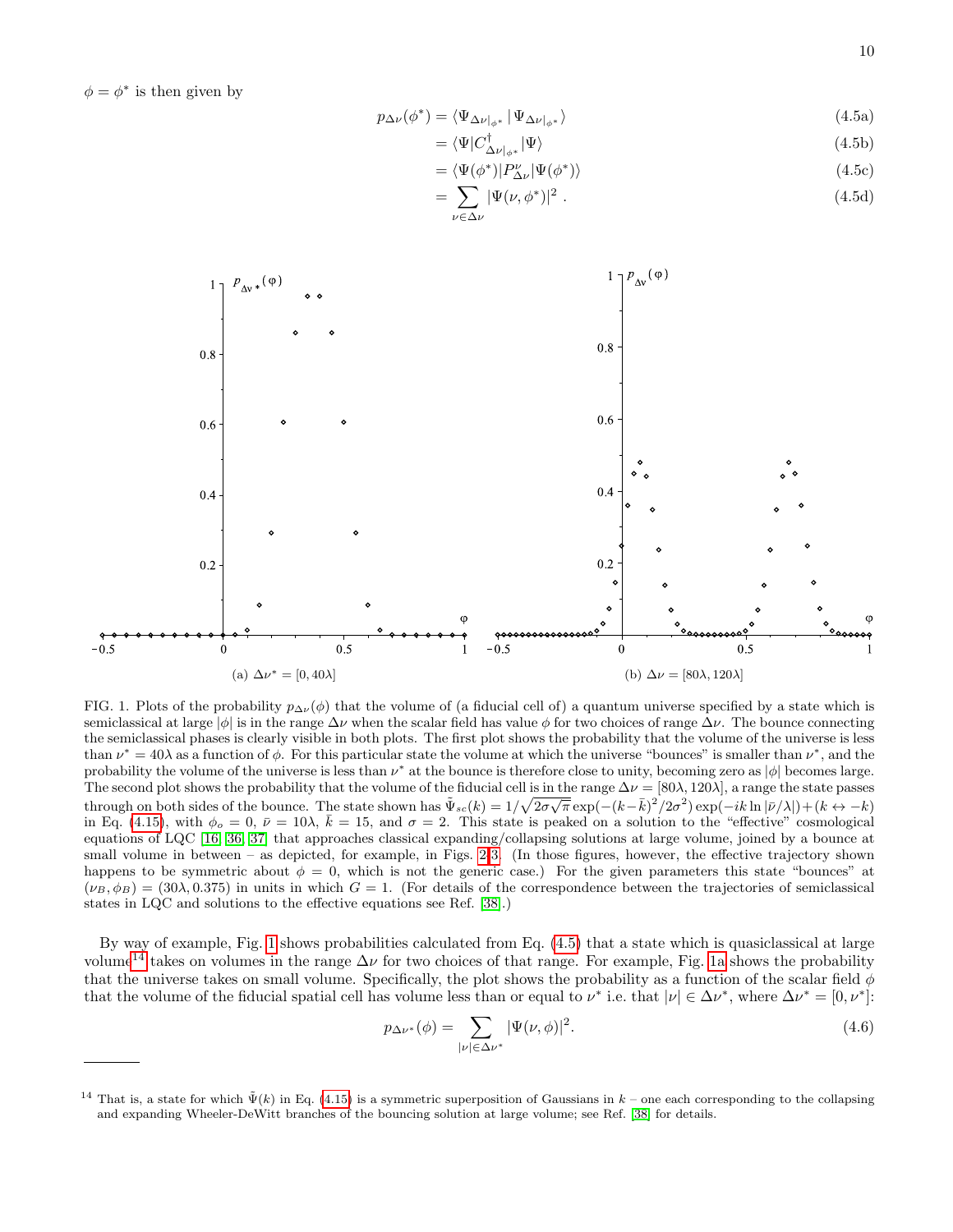11

The quantum bounce is clearly visible in the plot, the probability the universe has small volume becoming zero as  $|\phi|$ becomes large.

We now consider the more interesting case when a sequence of 'time' instants is involved. In contrast to the class operator representing the volume of the universe at an instant  $\phi = \phi^*$  (Eq.[\(4.1\)](#page-9-2)), the class operator for the volume to take particular values in ranges  $\Delta \nu_i$  at a sequence of different instances of internal time  $\{\phi_1, ..., \phi_n\}$  is not a simple projection. It is given by

$$
C_{\Delta\nu_1|_{\phi_1};\Delta\nu_2|_{\phi_2};\cdots;\Delta\nu_n|_{\phi_n}} = P^{\nu}_{\Delta\nu_1}(\phi_1)P^{\nu}_{\Delta\nu_2}(\phi_2)\cdots P^{\nu}_{\Delta\nu_n}(\phi_n),\tag{4.7}
$$

where the sets of ranges  $(\{\Delta \nu_1\}, {\{\Delta \nu_2\}, \ldots, {\{\Delta \nu_n\}}\})$  partition the allowed range of volumes. As remarked earlier, in general it is neither obvious nor trivial that the corresponding branch wave functions (Eq. [\(3.9\)](#page-7-5)) decohere. Nevertheless, in the following we will exhibit several important (and typical) examples for which they do, and extract the corresponding quantum probabilities.

### B. Decoherence for semiclassical states

We first apply this framework to states which are semi-classical at late times in this loop quantized model. Analysis of such states in loop quantum cosmology using sophisticated numerical simulations was first performed in Refs. [\[13,](#page-21-5) [14,](#page-21-8) [18\]](#page-21-9) for the spatially flat homogeneous and isotropic model sourced with a massless scalar field.[15](#page-11-0) The states are chosen such that they are initially peaked on classical trajectories in a macroscopic universe, and evolved using the quantum gravitational Hamiltonian constraint (see Eq.  $(2.7)$ ). Numerical simulations show that such states remain peaked on classical trajectories until the spacetime curvature reaches almost a percent of its value at the Planck scale. As the Planck scale is approached, significant departures arise between the classical trajectory, Eq. [\(2.5\)](#page-4-3), and the trajectory obtained from the expectation value of the volume observable. Instead of reaching the classical big bang singularity, such states bounce when the energy density of the universe reaches a maximum value  $\rho_{\text{max}} \approx 0.41 \rho_{\text{Planck}}$ . After the bounce, states are found to be peaked on an expanding classical solution (disjoint in the classical theory from the one where the initial state was peaked) [\[13,](#page-21-5) [14\]](#page-21-8). This result, initially obtained using numerical simulations for a class of semiclassical states, can be generalized to all the states in the physical Hilbert space. It turns out that in sLQC the expectation value of the volume observable has a minimum irrespective of the choice of state [\[15\]](#page-21-6). Further, all states in the physical Hilbert space reach arbitrarily large volume in the infinite past and future  $(\phi \rightarrow \pm \infty)$ . The minimum of the expectation value of volume translates to an upper bound on the expectation values of the energy density observable [\[15\]](#page-21-6). Recently, this result has also been understood from an analytical study of the properties of the eigenfunctions of the gravitational constraint, Eq.  $(2.7)$  [\[20\]](#page-21-10). An important result of various numerical investigations in loop quantum cosmology is that states which are semi-classical at late times follow an effective trajectory throughout their evolution [\[16\]](#page-21-7). The effective trajectory is derived using an effective Hamiltonian constraint obtained via geometrical methods of quantum mechanics [\[36,](#page-22-2) [37\]](#page-22-3). As with the expectation value of the volume observable, significant departures exist between the effective and the classical trajectories at the Planck scale, whereas at spacetime curvatures much smaller than the Planck value, the effective and classical trajectories coincide.

How is the question of whether or not a given state follows a classical or an effective trajectory posed within the framework of generalized quantum theory? A state "follows a trajectory" in minisuperspace when it exhibits a correlation between  $\phi$  and  $\nu$  given by that trajectory with a high probability. The fidelity of this correlation may be specified with varying degrees of precision. To accomplish this, we consider a coarse-graining of minisuperspace on a set of slices  $\{\phi_1, \phi_2, \cdots, \phi_n\}$  by positive ranges of volume  $\{\Delta \nu_{i_k}, k = 1 \ldots n\}$  on each slice  $\phi_k$ , so that  $\cup_{i_k} \Delta \nu_{i_k} = [0, \infty)$ on each slice k. To track a particular minisuperspace trajectory  $\gamma$ , choose the partitions  $\{\Delta\nu_{i_k}\}$  such that one range  $\Delta\nu_{\gamma_k}$  from each partition encloses  $\gamma$  at each  $\phi_k$ . To the degree of precision specified by this coarse-graining, a state  $|\Psi\rangle$  may be said to "follow"  $\gamma$  with near certainty if the only branch wave function that is not essentially zero is

<span id="page-11-1"></span>
$$
|\Psi_{\gamma}\rangle = U(\phi - \phi_o)P_{\Delta\nu_{\gamma_n}}^{\nu}(\phi_n)\cdots P_{\Delta\nu_{\gamma_2}}^{\nu}(\phi_2)P_{\Delta\nu_{\gamma_1}}^{\nu}(\phi_1)|\Psi\rangle
$$
\n(4.8a)

$$
\equiv U(\phi - \phi_o)C_\gamma |\Psi\rangle. \tag{4.8b}
$$

If indeed the branch wave function for the complementary history  $\bar{\gamma}$  ("does not follow  $\gamma$ ") vanishes,

$$
|\Psi_{\bar{\gamma}}\rangle \equiv U(\phi - \phi_o)(1 - C_{\gamma})|\Psi\rangle \approx 0, \tag{4.9}
$$

<span id="page-11-0"></span><sup>&</sup>lt;sup>15</sup> Subsequently, these studies have been extended to different models in loop quantum cosmology. For a review of numerical studies of these models, see Ref. [\[19\]](#page-21-12).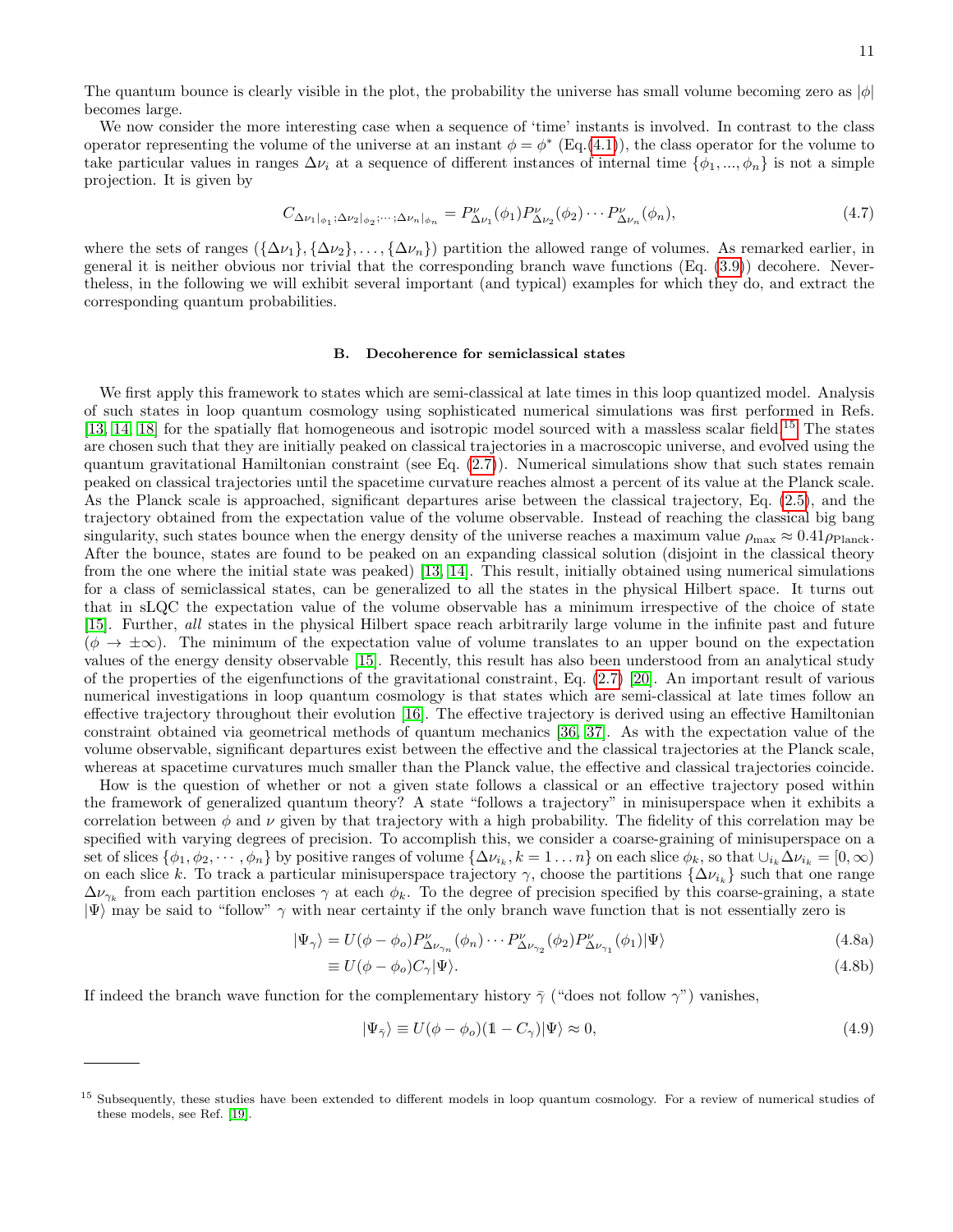

<span id="page-12-0"></span>FIG. 2. This plot depicts coarse-graining by ranges of values of the volume at different values of the scalar field for two histories. The first is a coarse-grained history  $(\Delta \nu_{cl_1}, \Delta \nu_{cl_2}, \Delta \nu_{cl_3})$  describing an expanding universe peaked on an expanding classical trajectory. The second history  $(\Delta\nu_{\gamma_{\rm sc}^1}, \Delta\nu_{\gamma_{\rm sc}^2}, ...)$  describes a trajectory in loop quantum cosmology, characterized by a symmetric bounce, which is peaked on symmetrically related expanding and collapsing classical trajectories at large |φ|. Such bouncing trajectories for states which are semiclassical at large  $|\phi|$  can be obtained from the effective Hamiltonian approach in LQC [\[16\]](#page-21-7), which leads to modified versions of the standard Friedmann and Raychaudhuri equations.

then the partition  $(\gamma, \overline{\gamma})$  – i.e. ("follows  $\gamma$ ", "does not follow  $\gamma$ ") – decoheres, and  $|\Psi\rangle$  may be said to follow the trajectory  $\gamma$  with probability 1. Put another way, the state  $|\Psi\rangle$  may be said to exhibit the pattern of correlation between volume and scalar field specified by the trajectory  $\gamma$  with a high probability.

Even for a state *centered* on  $\gamma$ , whether or not  $|\Psi_{\bar{\gamma}}\rangle \approx 0$  will depend on the width of the intervals  $\Delta\nu_{\gamma_k}$  relative to the width of the state  $\Psi(\nu, \phi_k)$  at each  $\phi_k$ . Trying to specify the path too narrowly will lead to a partition which fails to decohere and must be further coarse-grained (by combining some of the intervals surrounding the  $\Delta\nu_{\gamma_k}$ ) to regain decoherence, and therefore the means to define probabilities consistently. Thus, as is usual in quantum theory, attempting to specify a path too precisely leads to a loss of predictability. For further discussion, see Ref. [\[12\]](#page-21-4).

In loop quantum cosmology, as noted above, numerical simulations show that states  $|\Psi_{sc}\rangle$  which are semi-classical<sup>[16](#page-12-1)</sup> at early times on a contracting branch are peaked on classical solutions at large volume and connect to the expanding branch smoothly through a "bounce" in the Planck regime. Such states are peaked on a trajectory which is a solution to the modified Friedmann and Raychaudhuri equations of LQC noted above for the entire evolution. If  $\gamma_{\rm sc}$  is chosen to be such an effective trajectory in Fig. [2,](#page-12-0) and the widths  $\Delta\nu_{\gamma_k}$  chosen to be wider than the width of  $\Psi_{sc}(\nu,\phi_k)$  at each  $\phi_k$ ,<sup>[17](#page-12-2)</sup> then essentially the only non-zero branch wave function will be the state  $|\Psi_{\gamma_{sc}}\rangle$  of Eq. [\(4.8\)](#page-11-1), and  $|\Psi_{sc}\rangle$ follows the trajectory  $\gamma_{\rm sc}$  with probability 1.

The origin of this behavior can also be analytically understood via the dynamical eigenstates  $e_k^{(s)}$  $\binom{s}{k}(\nu)$  [\[20\]](#page-21-10). All states in sLQC – whether semiclassical or not – approach a particular symmetric superposition of expanding and contracting Wheeler-DeWitt universes at large volume. If the state is chosen in such a way that it is peaked on a collapsing classical trajectory at large volume as  $\phi \to -\infty$  (say), then this state will be peaked on a corresponding expanding classical trajectory as  $\phi \to +\infty$ . (See Ref. [\[38\]](#page-22-4) for further details.) The asymptotic behavior of the eigenfunctions dictates the

<span id="page-12-1"></span><sup>&</sup>lt;sup>16</sup> There are various ways to define such states. A simple way is to consider a Gaussian state at large volume constructed using the eigenfunctions of the gravitational constraint operator  $\hat{\Theta}^{WdW}$  in the Wheeler-DeWitt theory analogous to Eq. [\(2.7\)](#page-4-2). Another way is to compute the eigenfunctions of the  $\hat{\Theta}$  operator either numerically (as done eg. in Refs. [\[13,](#page-21-5) [14\]](#page-21-8)) or analytically [\[20,](#page-21-10) [38\]](#page-22-4), and use them to construct a semi-classical state.

<span id="page-12-2"></span><sup>&</sup>lt;sup>17</sup> The dispersions of states in sLQC are discussed in detail in Refs. [\[39](#page-22-5)-41].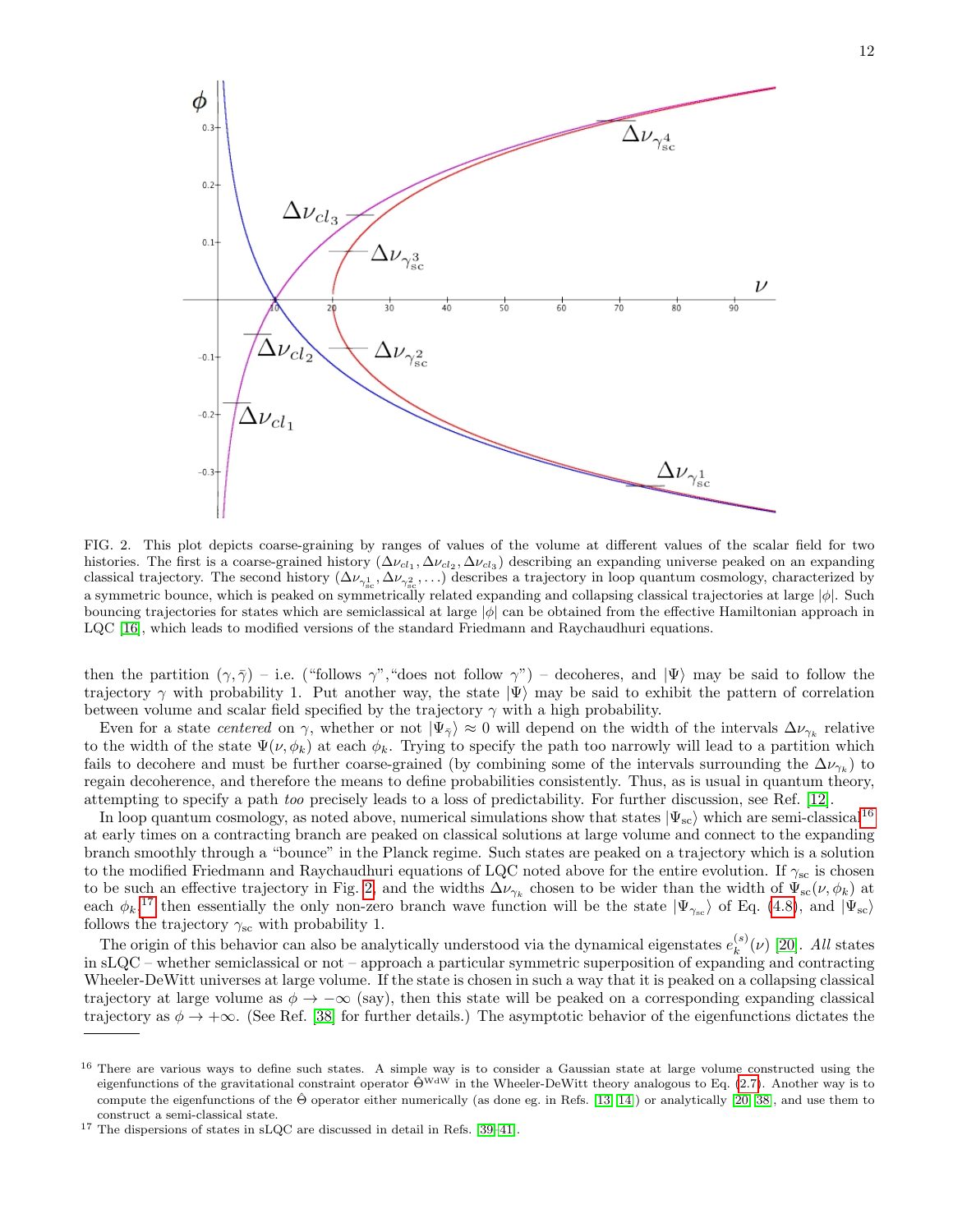symmetric nature of the bounce.

### <span id="page-13-2"></span>C. Singularity avoidance in loop quantum cosmology

We have already discussed the manner in which semi-classical states which are peaked on classical trajectories in a large macroscopic universe at early times bounce at a finite volume in LQC, connecting collapsing and expanding classical solutions. In this way, such states avoid the classical singularity at zero volume. As first shown analytically in Ref. [\[15\]](#page-21-6), this behavior is generic: the expectation value of the volume is bounded below for all states (in the domain of the physical operators) in sLQC.

In this subsection we discuss the quantum bounce for generic states from the perspective of consistent histories. In Ref. [\[12\]](#page-21-4), the problem of the singularity in a Wheeler-DeWitt quantized flat scalar Friedmann-Lemaître-Robertson-Walker cosmology was addressed through a study of the volume observable. There it was shown that for *any* choice of fixed volume  $V^*$  of the fiducial cell, the volume of the quantum universe would invariably fall below it with unit probability. The Wheeler-DeWitt universes are therefore inevitably singular in the sense that they assume arbitrarily small volume at some point in their history.<sup>[18](#page-13-0)</sup>

In this analysis, the role of a proper understanding of quantum *history* proved crucial. As noted, the loop quantization of this model yields states which are a symmetric superpositions of expanding and contracting cosmologies at large volume. Ref. [\[12\]](#page-21-4) therefore analyzed a superposition of expanding and contracting Wheeler-DeWitt universes with an eye toward the question of whether this superposition itself could in some sense be the *reason* for the bounce. Calculation of the probability that the universe is found at small volume for such a superposition reveals that at any given value  $\phi$  of the scalar field, the probability that the universe has volume less than  $\bar{V}^*|_{\phi}$  is in general between 0 and 1. The probability that the universe is not at arbitrarily small volume at  $\phi = -\infty$  or  $\phi = +\infty$  is therefore in general not 0. Naively this suggests the possibility that a superposition of expanding and contracting Wheeler-DeWitt universes has a non-zero probability of being at non-zero volume at both  $\phi = -\infty$  and  $\phi = +\infty$  i.e. that there is a non-zero probability of a quantum bounce.

A more careful consistent histories analysis showed that this naive possibility is not realized. The physical statement that the universe "bounces" is the statement that the volume of the universe is large at *both*  $\phi = -\infty$  and  $\phi = +\infty$ . A proper characterization of the bounce is therefore a statement about the volume of the universe at a sequence of values of  $\phi$  – a history. Ref. [\[12\]](#page-21-4) shows that for generic initial states the histories corresponding to the alternatives {bounce, singular} decohere in the limit  $|\phi| \to \infty$  so that probabilities may be consistently assigned to them, and that the probability for the bouncing history  $p_{\text{bounce}} = 0$ : even superpositions of expanding and contracting Wheeler-DeWitt universe cannot bounce for any choice of state.[19](#page-13-1)

We now show in detail that, in sharp contrast to the case of the Wheeler-DeWitt quantization, the probability that generic quantum states in sLQC are at small volume as  $\phi \to \pm \infty$  is zero. In fact, for any choice of volume  $V^*$ , we show in a sense to be made precise below that the probability the volume of the universe is larger than  $V^*$  is unity as  $|\phi| \to \infty$ : all states in this model achieve arbitrarily large volume in both limits. In this sense every state retains some flavor of the striking "bounce" of the narrowly peaked quasi-classical ones.

Next, we address histories of the volume with evolution in  $\phi$ . We show that for arbitrary quantum states the family of coarse-grained alternative histories {bounce, singular} decoheres, as in the Wheeler-DeWitt case. However, in contrast to the Wheeler-DeWitt case, the probability that the universe is singular in the scalar past or future is zero, and the probability that the universe bounces, unity. All states in sLQC bounce from arbitrarily large volume in the "past"  $(\phi \rightarrow -\infty)$  to arbitrarily large volume in the "future"  $(\phi \rightarrow +\infty)$ .

As in the Wheeler-DeWitt theory, it is worth emphasizing the role of the limit  $\phi \to \pm \infty$ . One may expect that for wide classes of states such as localized states with certain peakedness properties decoherence obtains to a high degree of approximation at finite  $\phi$ . Nonetheless, it is only in the limit  $\phi \to \pm \infty$  that we are guaranteed decoherence, and hence a bounce with probability 1, for all states, and therefore – in that limit – that a bounce is a universal prediction of the theory.

REMARK: In Refs. [\[43\]](#page-22-7) it is argued that the consistent histories approach to quantum theory is insufficient to address questions such as whether a quantum bounce takes place because histories involving 'genuine' quantum states are inconsistent when more than two moments of (scalar) time are involved, or in other words, that in this case only histories for semiclassical states decohere. We do not agree.

<span id="page-13-0"></span><sup>&</sup>lt;sup>18</sup> Ref. [\[15\]](#page-21-6) showed previously that the expectation value of the volume observable vanishes when  $\phi \rightarrow -\infty$  in an expanding branch, and the matter density always diverges in these Wheeler-DeWitt quantized models.

<span id="page-13-1"></span><sup>19</sup> See also Ref. [\[42\]](#page-22-8) for early work related to this question.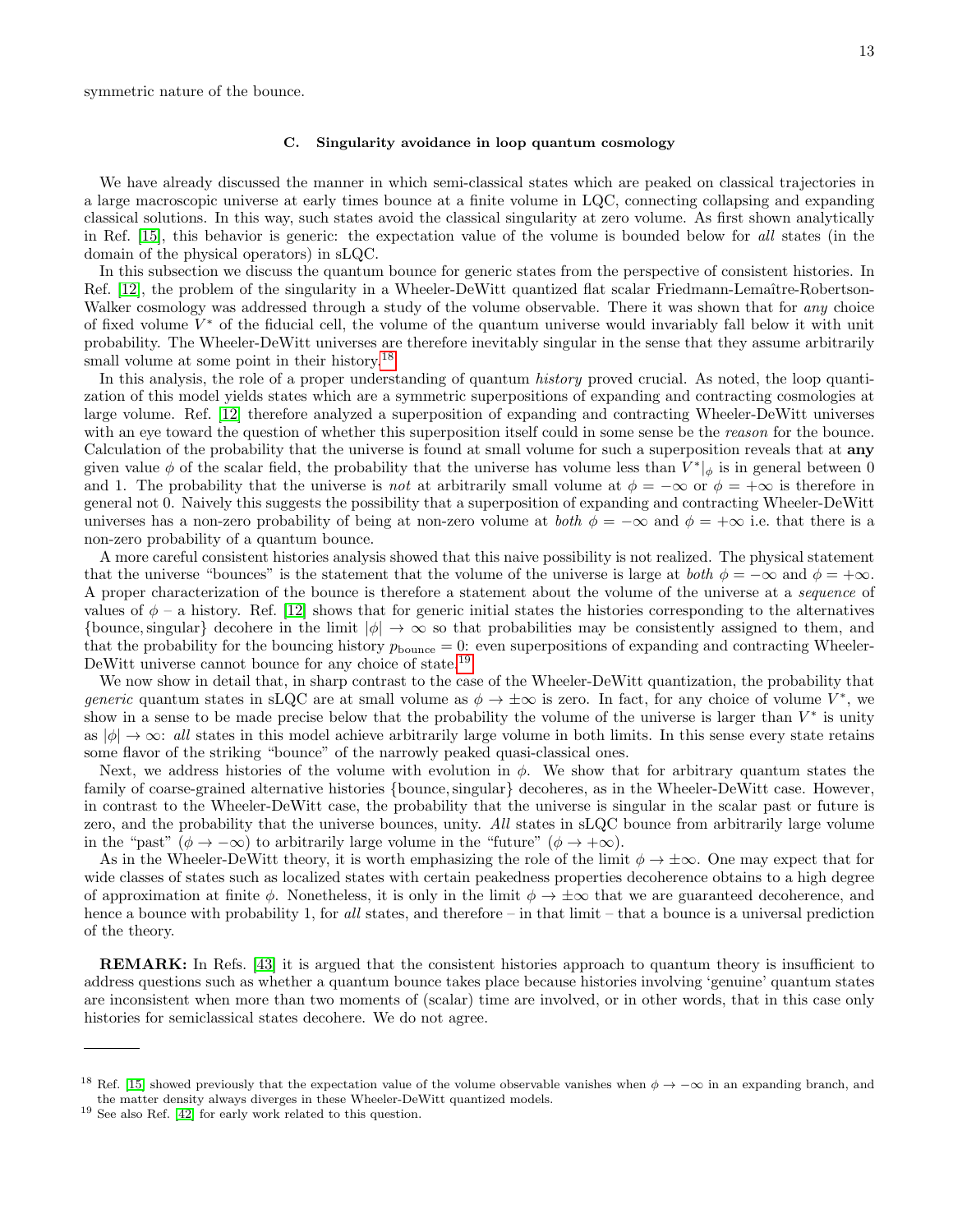The basis for this argument is a nice calculation (in the Wheeler-DeWitt quantization) along the lines of the one we perform in Ref. [\[12\]](#page-21-4) and below of the interference between histories characterized by the alternatives  $\{bounce, singular\}$ in both the infinite scalar past and future, but with a third projection onto these alternatives at an arbitrary intermediate φ. The authors calculate a representative off-diagonal (interference) matrix element of the decoherence functional and argue that it is zero if and only if the corresponding state is semiclassical in the sense that it is sharply peaked on a classical trajectory. Unfortunately, it is easy to generate a wide range of counter-examples to the claim that the calculated matrix element is zero only for semiclassical states. Therefore, it is simply not the case that it is only for semiclassical states that families of histories that study the bounce at more than two values of scalar time decohere. We do, however, expect the calculation the authors of Refs. [\[43\]](#page-22-7) give of the decoherence functional itself for such three 'time' histories to be useful.

Moreover, it is probably worth a certain emphasis that there are many instances in which one would not expect decoherence of a family of histories, and indeed, would be suspicious of a quantum theory that purports to do so. Far from being a defect of the theory, it is a necessary requirement of a theory that reproduces the predictions (or absence thereof) of quantum theory without the introduction of e.g. non-local hidden variables. (For the purposes of this remark we include the de Broglie-Bohm formulation in this class of theories.) The two-slit experiment is the classic example: any theory which assigns observationally verifiable probabilities to the individual paths the electron follows when the physical setup is not such that which-path information is gathered is not quantum mechanics, and indeed will have a difficult time reproducing the predictions of quantum mechanics absent such non-local modifications. However, when there are additional degrees of freedom (such as a gas of air molecules in the two-slit apparatus) which might carry a record of which-path information, decoherence is to be expected and probabilities for individual paths may be assigned. In a similar way, in cosmological models with realistic inhomogeneous matter degrees of freedom (for example), one would expect decoherence of histories for bulk variables like the volume for most quantum states.

### 1. Probability for zero volume in sLQC

Following Ref. [\[12\]](#page-21-4), one way to approach the question of whether a quantum universe is in some sense singular is to ask whether it achieves zero volume at any point in its evolution.<sup>[20](#page-14-0)</sup> In Sec. [IV A](#page-9-4) we showed how to calculate the probability that the volume falls in a range specified by  $\Delta \nu = [\nu_1, \nu_2]$ . To ask whether the volume of the universe is ever small we choose a reference volume  $\nu^*$  and partition the volume into the range  $\Delta \nu^* = [0, \nu^*]$  and its complement,  $\overline{\Delta \nu^*} = (\nu^*, \infty)$ . The universe then has small volume at scalar time  $\phi^*$  if  $|\nu| \in \Delta \nu^*$  at  $\phi^*$  and not if  $|\nu| \in \overline{\Delta \nu^*}$ . (See Fig. [3.](#page-15-1)) The class operators for these alternatives are simply the (Heisenberg) projections given by Eq. [\(4.1\)](#page-9-2) with  $\Delta \nu = \Delta \nu^*, \overline{\Delta \nu^*}$  and corresponding branch wave functions, Eq. [\(4.3\)](#page-9-5). The probabilities are given by Eq. [\(4.5\)](#page-10-0). Thus

<span id="page-14-1"></span>
$$
|\Psi_{\Delta\nu^*|_{\phi^*}}(\phi)\rangle = U(\phi - \phi^*)P_{\Delta\nu^*}^{\nu}|\Psi(\phi^*)\rangle
$$
\n(4.10a)

$$
= U(\phi - \phi^*) \sum_{|\nu| \in \Delta \nu^*} |\nu\rangle \Psi(\nu, \phi^*)
$$
\n(4.10b)

and

<span id="page-14-2"></span>
$$
p_{\Delta\nu^*}(\phi) = \sum_{|\nu| \in \Delta\nu^*} |\Psi(\nu,\phi)|^2,
$$
\n(4.11)

where since  $\phi^*$  is arbitrary we have set  $\phi^* = \phi$  in the expression for the probability.

In order to compute this probability, we will use some key properties of the symmetric eigenfunctions of the gravitational constraint operator  $\Theta$  of Eq. [\(2.7\)](#page-4-2), labelled by  $k \in (-\infty, \infty)$ :

$$
\hat{\Theta}e_k^{(s)}(\nu) = \omega_k^2 e_k^{(s)}(\nu),\tag{4.12}
$$

where  $\omega_k$  is related to  $p_{\phi}$  and k by  $p_{\phi} = \pm \hbar \omega_k$  and  $\omega_k = \sqrt{\frac{\hbar^2}{2m}}$  $12\pi G|k|$ , respectively. The symmetric eigenfunctions are real and satisfy  $e_{-k}^{(s)}$  $\binom{s}{-k}(\nu) = e_k^{(s)}$  $\binom{s}{k}(\nu)$  and  $e_k^{(s)}$  $k^{(s)}(-\nu) = e_k^{(s)}$  $\binom{s}{k}(\nu)$  [\[14,](#page-21-8) [20\]](#page-21-10). A notable property of these eigenfunctions is that they decay exponentially to zero for volumes smaller than a cutoff value proportional to the value of  $\omega_k$ . This result was first obtained in numerical simulations [\[14\]](#page-21-8), and subsequently derived analytically in Ref. [\[20\]](#page-21-10), in which it was shown that the cutoff occurs along the lines  $|k| = |\nu|/2\lambda$ . Thus, one can consider  $|k| = |\nu|/2\lambda$  as an ultra-violet

<span id="page-14-0"></span><sup>&</sup>lt;sup>20</sup> Since the matter density is, classically, the ratio of the (square of the) scalar momentum – a constant of the motion – and the (square of the) volume, one expects that zero volume corresponds to a diverging matter density in the quantum theory. This expectation is born out by the structure of the proofs of Refs. [\[15,](#page-21-6) [20\]](#page-21-10) that the matter density is bounded above in sLQC.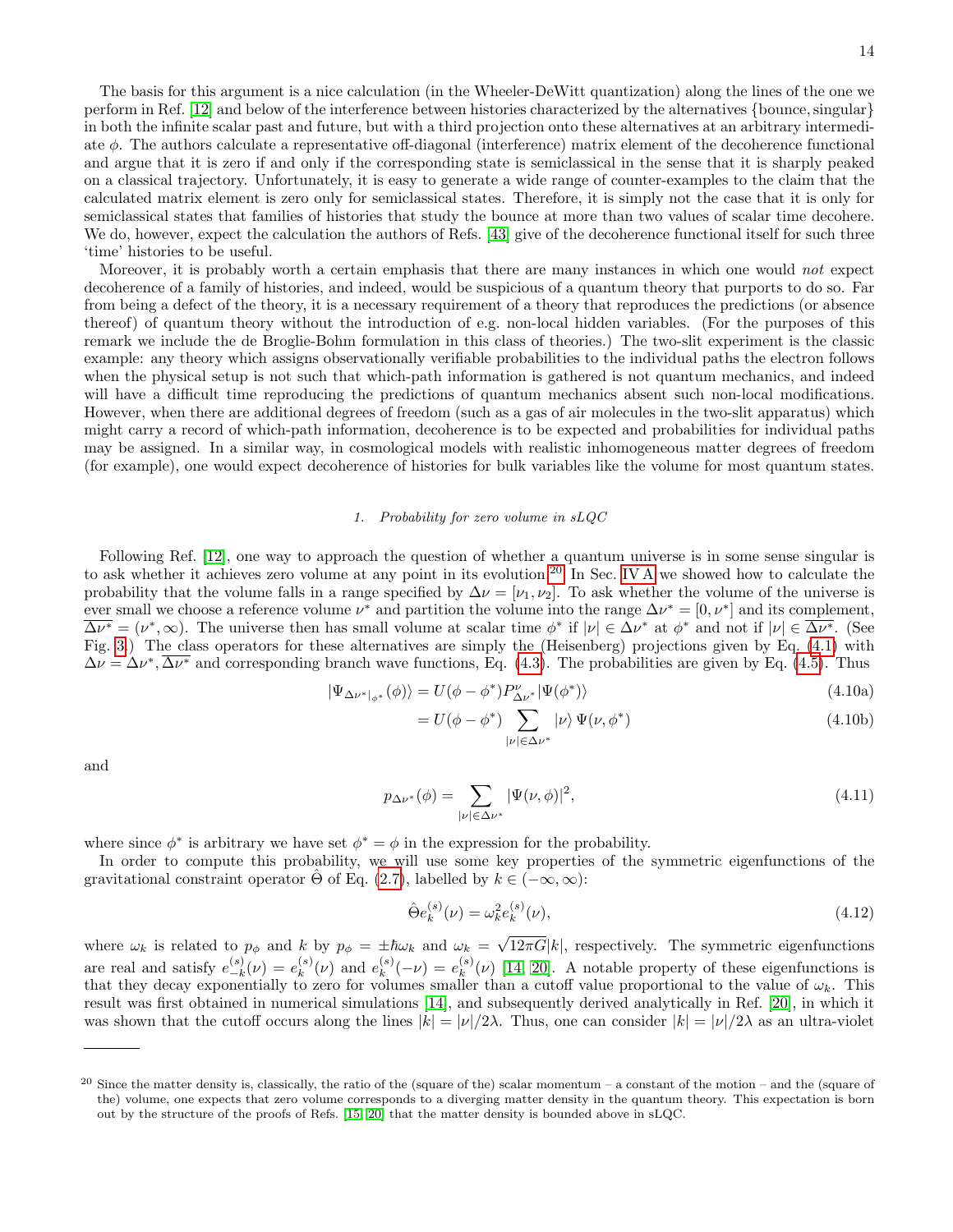

<span id="page-15-1"></span>FIG. 3. Coarse-graining of minisuperspace suitable for studying the probability that the universe assumes large or small volume. Partition the volume  $\nu$  into the range  $\Delta \nu^* = [0, \nu^*]$  (the shaded region in the figure) and its complement  $\overline{\Delta \nu^*} = (0, \infty)$ . The quantum universe may be said to attain small volume if the probability for the branch wave function  $|\Psi_{\Delta\nu^*}(\phi)\rangle$  is near unity while that for  $|\Psi_{\overline{\Delta \nu^*}}(\phi)\rangle$  is near zero for arbitrary choices of  $\nu^*$ . Conversely, the universe may be said to attain arbitrarily large volume over some range of  $\phi$  if the probability for  $|\Psi_{\overline{\Delta \nu^*}}(\phi)\rangle$  is near unity for arbitrary choice of  $\nu^*$  over that range of  $\phi$ . Note that in sLQC, unlike in the Wheeler-DeWitt quantization of the same model, volume is discrete.

momentum space cutoff in sLQC. The exponential decay of the eigenfunctions coincides with the volume at which the energy density attains a maximum value and the universe bounces; the linear scaling of the cutoff with volume is what leads to a universal maximum matter density that is independent of the quantum state.

The symmetric eigenfunctions  $e_k^{(s)}$  $\binom{s}{k}(\nu)$  satisfy

$$
\sum_{\nu=4\lambda n} e_k^{(s)}(\nu) e_{k'}^{(s)}(\nu) = \delta^{(s)}(k, k') \tag{4.13}
$$

and

$$
\int_{-\infty}^{+\infty} \mathrm{d}k e_k^{(s)}(\nu) e_k^{(s)}(\nu') = \delta_{\nu,\nu'} . \tag{4.14}
$$

Physical states  $\Psi$  in sLQC can be constructed using the eigenfunctions  $e_k^{(s)}$  $k^{(s)}(\nu),$ 

<span id="page-15-0"></span>
$$
\Psi(\nu,\phi) = \int_{-\infty}^{\infty} dk \, \tilde{\Psi}(k) e_k^{(s)}(\nu) e^{i\omega_k \phi}, \tag{4.15}
$$

where we have set  $\phi_o = 0$  for convenience. As a consequence of the ultra-violet cutoff on the eigenfunctions,

<span id="page-15-3"></span>
$$
\Psi(\nu,\phi) \cong \int_{-\nu/2\lambda}^{\nu/2\lambda} dk \tag{4.16}
$$

Note in Eq. [\(4.10\)](#page-14-1) that  $\nu$  is bounded by  $\nu^*$ . Further, the  $e_k^{(s)}$  $\binom{s}{k}(\nu)$  are well-behaved functions of k for all values of  $\nu$ . For any fixed value of  $\nu$ , their rate of oscillation in k is fixed by  $\nu^{21}$  $\nu^{21}$  $\nu^{21}$ .

<span id="page-15-2"></span><sup>&</sup>lt;sup>21</sup> In fact, this rate is approximately constant in  $\nu$ , as can be seen by observing that the  $e_k^{(s)}(\nu = 4\lambda n)$  have  $2n - 1$  nodes in the full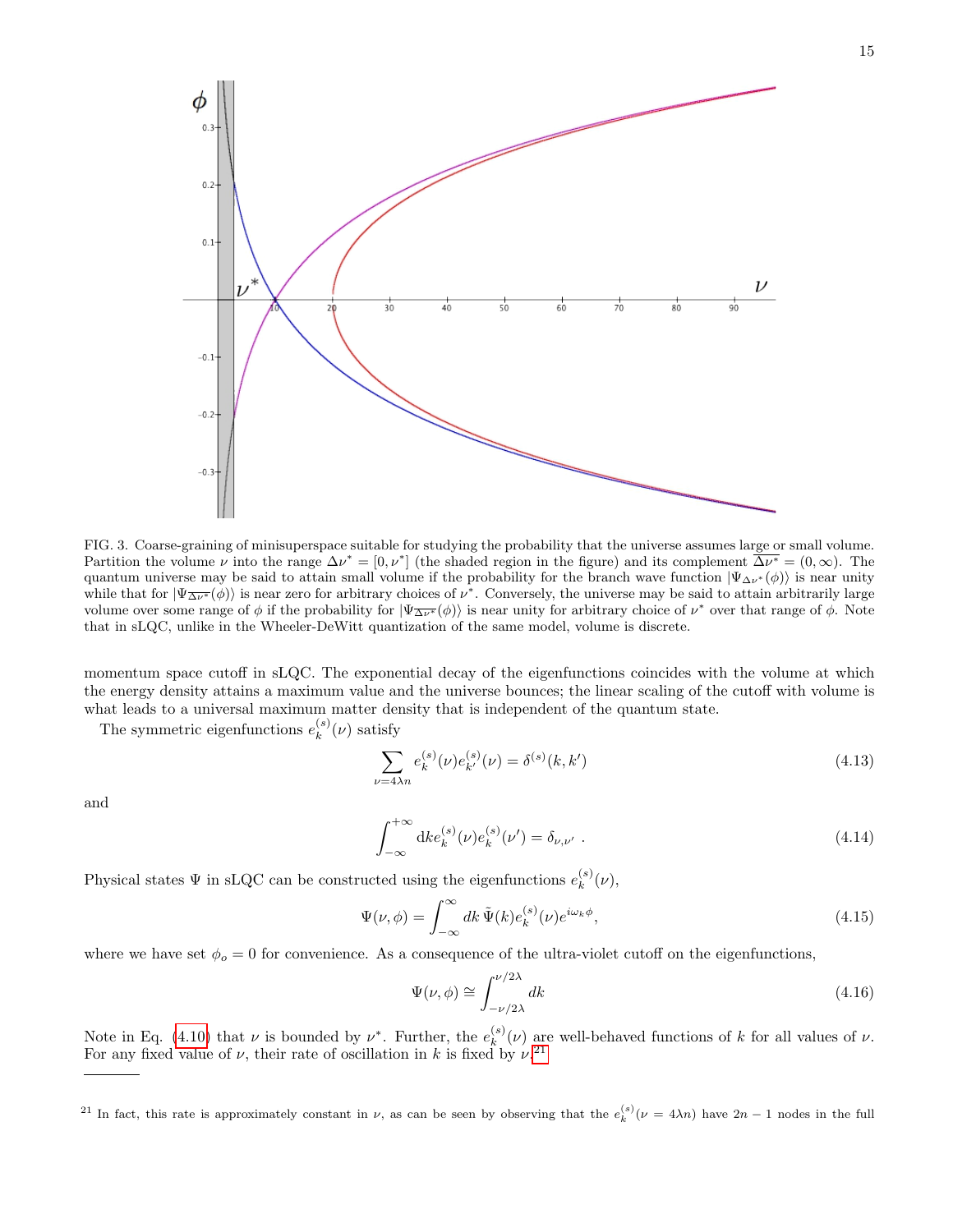$$
\lim_{\substack{|\phi| \to \infty \\ \nu \text{ fixed}}} \Psi(\nu, \phi) = 0 \tag{4.17}
$$

for any fixed value of  $\nu \leq \nu^*$ . In other words, for any fixed  $\nu$ ,  $|\phi|$  eventually becomes large enough to suppress the state, driving the state to larger volume as  $|\phi|$  increases. Thus  $\Psi(\nu, \phi)$  for  $\nu < \nu^*$  will always be suppressed for large enough  $|\phi|$  for arbitrary states in the theory.

On the other hand, for the complementary branch wave function  $|\Psi_{\overline{\Delta\nu^*}}|_{**}(\phi)\rangle$  corresponding to large volume universes,  $\nu$  can be arbitrarily large. As  $\nu$  becomes larger a wider range of  $k$ 's can contribute nontrivially to the integral in Eq. [\(4.16\)](#page-15-3). For  $\nu \gg 2\lambda |k|$  the rate of oscillation of the  $e_k^{(s)}$  $\binom{s}{k}(\nu)$  with k is fixed by the asymptotic limit of the symmetric eigenfunctions, increasing in proportion with  $\ln |\nu|$  [\[20\]](#page-21-10). Again, for any fixed  $\nu$  the state is suppressed as  $|\phi| \to \infty$ , so that the region of support of this branch wave function in the  $(\nu, \phi)$  plane must have  $\ln |\nu|$  increasing in proportion with  $|\phi|$  – just the behavior of Wheeler-DeWitt quantized states.

We find, therefore, that since  $\Psi(\nu, \phi)$  at any fixed  $\nu$  vanishes in the limit  $|\phi| \to \infty$ ,

<span id="page-16-1"></span>
$$
\lim_{\phi^* \to -\infty} |\Psi_{\Delta \nu^*|_{\phi^*}}(\phi)\rangle = 0 \quad \text{and} \quad \lim_{\phi^* \to +\infty} |\Psi_{\Delta \nu^*|_{\phi^*}}(\phi)\rangle = 0. \tag{4.18}
$$

As the intervals  $\Delta \nu^*$  and  $\overline{\Delta \nu^*}$  are complementary, this implies

<span id="page-16-2"></span>
$$
\lim_{\phi^* \to -\infty} |\Psi \overline{\Delta \nu^*}|_{\phi^*} (\phi) \rangle = |\Psi(\phi) \rangle \quad \text{and} \quad \lim_{\phi^* \to +\infty} |\Psi \overline{\Delta \nu^*}|_{\phi^*} (\phi) \rangle = |\Psi(\phi) \rangle. \tag{4.19}
$$

As a consequence, one finds for the probabilities

$$
\lim_{\phi \to -\infty} p_{\Delta \nu^*}(\phi) = 0 \qquad \qquad \lim_{\phi \to +\infty} p_{\Delta \nu^*}(\phi) = 0 \qquad (4.20a)
$$

$$
\lim_{\phi \to -\infty} p_{\overline{\Delta \nu^*}}(\phi) = 1
$$
\n
$$
\lim_{\phi \to +\infty} p_{\overline{\Delta \nu^*}}(\phi) = 1.
$$
\n(4.20b)

We can see already from this that loop quantum states invariably bounce: the probability the universe is found at small volume as  $|\phi| \to \infty$  is zero, regardless of the state.

Eqs. [\(4.20\)](#page-16-0) say that all states in sLQC achieve arbitrarily large volume in each of the limits  $\phi \to -\infty$ ,  $\phi \to +\infty$ . States in sLQC don't merely refrain from becoming singular. They inevitably grow to large volume, no matter how non-classical the state. (This result complements that of Ref. [\[15\]](#page-21-6) that the expectation value of the volume becomes infinite in those limits for all states.) In the next section we will use this to show that the family of histories describing a quantum bounce decoheres, and that indeed all states in the theory bounce *from* arbitrarily large volume to arbitrarily large volume.

Finally, we observe that as the state  $|\Psi\rangle$  was arbitrary and

<span id="page-16-4"></span><span id="page-16-0"></span>
$$
P_{\Delta \nu^*}^{\nu}(\phi) + P_{\overline{\Delta \nu^*}}^{\nu}(\phi) = 1, \tag{4.21}
$$

Eqs. [\(4.18-](#page-16-1)[4.19\)](#page-16-2) may be conveniently expressed in terms of volume projections as

$$
\lim_{\phi \to -\infty} P_{\Delta \nu^*}^{\nu}(\phi) = 0 \qquad \qquad \lim_{\phi \to +\infty} P_{\Delta \nu^*}^{\nu}(\phi) = 0 \qquad (4.22a)
$$

$$
\lim_{\phi \to -\infty} P^{\nu}_{\overline{\Delta \nu^*}}(\phi) = 1 \tag{4.22b}
$$

on all states in the theory.[22](#page-16-3)

Note we have not so far addressed the question of whether the universe *ever* assumes volumes in  $\Delta \nu^*$  with non-zero probability. In fact, examination of Eq. [\(4.11\)](#page-14-2) should be sufficient to show that so long as  $\nu^* > 0$ , there always exist states for which it will. (See, for example, Fig. [1.](#page-10-1)) However, this is not sufficient to show that the universe might become singular in sLQC. Recall that the eigenfunctions  $e_k^{(s)}$  $\binom{s}{k}(\nu)$  decay exponentially for volumes smaller than

range of oscillation  $|k| \leq 2n$  [\[20\]](#page-21-10). These functions therefore exhibit precisely n full oscillations over that range, giving a mean oscillation frequency  $n/\Delta k \cong n/4n = 1/4$ , independent of the volume n, and in particular exhibit only a finite number of oscillations in any fixed range of k. The oscillations in k for any given n do tend to become more rapid for smaller  $|k|$ , and in the regime  $|\nu| \gg \lambda |k|$  the angular frequency of oscillation in |k| grows as  $\ln |\nu/\lambda|$  i.e. grows slowly with  $\nu$ .

<span id="page-16-3"></span><sup>&</sup>lt;sup>22</sup> Indeed, one may carry out the argument made above in terms of  $\Psi(\nu, \phi)$  directly at the level of the Heisenberg projections by expanding the propagators in the projections in symmetric eigenkets  $|k^{(s)}\rangle$  and using  $e_k^{(s)}(\nu) = \langle \nu | k^{(s)} \rangle$ . One arrives in just the same way at Eqs. [\(4.22\)](#page-16-4), but the formulæ getting there are somewhat messier simply because one is dealing with operators rather than states.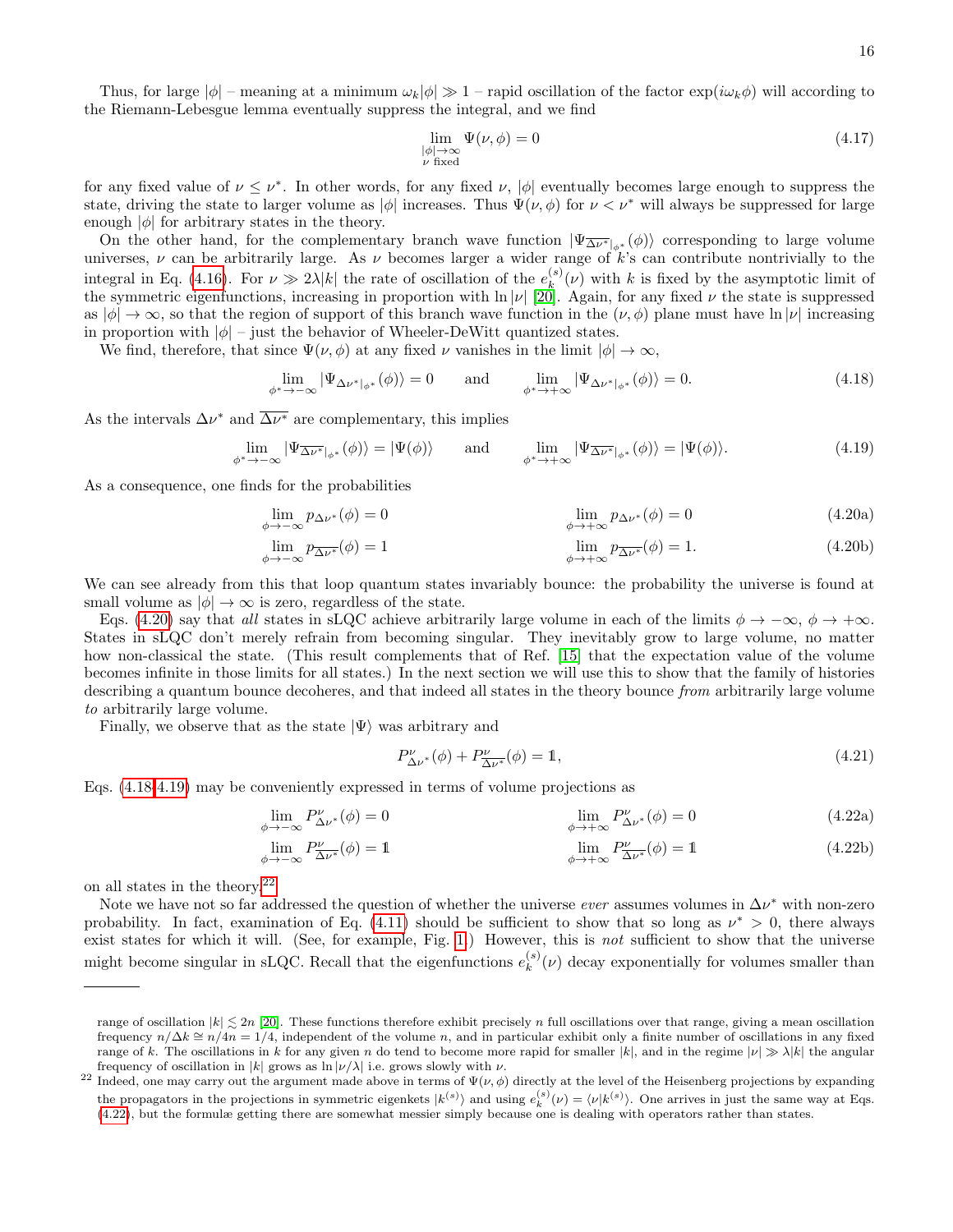$|\nu| = 2\lambda |k|$  and vanish at  $\nu = 0$ , and thus, from Eq. [\(4.11\)](#page-14-2) the probability that any state in sLQC assumes precisely zero volume is zero,

$$
p_{\nu=0}(\phi) = 0.\t\t(4.23)
$$

This result stands in sharp contrast with the situation in Wheeler-DeWitt theory, where the rapid oscillations in the eigenfunctions as  $\nu \to 0$  inevitably 'draw in' Wheeler-DeWitt states to zero volume and infinite density, and the probability for a singularity turns out to be non-vanishing – and indeed, is unity for all states in the limits  $|\phi| \to \infty$ [\[12\]](#page-21-4).

### 2. Quantum bounce

It is tempting to conclude that Eqs. [\(4.20\)](#page-16-0) are sufficient to demonstrate that all states in sLQC "bounce" from large volume as  $\phi \to -\infty$  to large volume as  $\phi \to +\infty$ . However, as emphasized in Refs. [\[10–](#page-21-3)[12\]](#page-21-4), statements concerning a quantum bounce are inherently assertions concerning the volume at a *sequence* of values of  $\phi$ , and, as in the two-slit experiment, it is in precisely such situations that decoherence becomes critical in order to arrive at consistent quantum predictions. Indeed, in Ref. [\[12\]](#page-21-4) it is shown that consideration of the single- $\phi$  volume probability  $p_{\Delta\nu}*(\phi)$  alone for Wheeler-DeWitt states which are superpositions of expanding and contracting universes may lead one to the incorrect conclusion that a bounce is possible in that model. However, a proper analysis of the histories describing a quantum bounce shows that this naive conclusion based on single- $\phi$  probabilities is misleading, and that indeed the probability for a bounce is zero.

How, then, is a "bounce" characterized within quantum theory? The assertion that a universe bounces is the statement that the universe assumes large volume at both "early" ( $\phi \to -\infty$ ) and "late" ( $\phi \to +\infty$ ) values of  $\phi$ . A (highly coarse-grained) description of a bounce may therefore be obtained by making a choice of  $\phi$ -slices  $\phi_1$  and  $\phi_2$ and volume partitions  $(\Delta \nu_1^*, \overline{\Delta \nu_1^*})$  and  $(\Delta \nu_2^*, \overline{\Delta \nu_2^*})$  on them. The class operator for the history in which the universe "bounces" between  $\phi_1$  and  $\phi_2$  – i.e. is at large volume at both  $\phi_1$  and  $\phi_2$  – is then

$$
C_{\text{bounce}}(\phi_1, \phi_2) = C_{\overline{\Delta \nu_1^*}; \overline{\Delta \nu_2^*}} = P_{\overline{\Delta \nu_1^*}}^{\nu}(\phi_1) P_{\overline{\Delta \nu_2^*}}^{\nu}(\phi_2). \tag{4.24}
$$

On the other hand, the class operator for the alternative history that the universe is found at small volume at either or both of  $\phi_1$ ,  $\phi_2$  is

<span id="page-17-0"></span>
$$
C_{\text{sing}}(\phi_1, \phi_2) = 1 - C_{\text{bounce}}(\phi_1, \phi_2) \tag{4.25a}
$$

$$
=C_{\Delta\nu_1^*;\Delta\nu_2^*}+C_{\Delta\nu_1^*;\overline{\Delta\nu_2^*}}+C_{\overline{\Delta\nu_1^*};\Delta\nu_2^*}.
$$
\n(4.25b)

It is clear from Eq. [\(4.25b\)](#page-17-0) that  $C_{\text{sing}}(\phi_1, \phi_2)$  encodes the various ways the universe can be at small volume at  $\phi_1$ and/or  $\phi_2$ .

We now demonstrate that the only branch wave function which is non-vanishing in the limits  $\phi_1 \to -\infty$  and  $\phi_2 \to \infty$ is the one corresponding to the bounce.

Using Eqs. [\(4.22\)](#page-16-4), one finds,

<span id="page-17-1"></span>
$$
\lim_{\substack{\phi_1 \to -\infty \\ \phi_2 \to +\infty}} P_{\Delta \nu_2^*}^{\nu}(\phi_2) P_{\Delta \nu_1^*}^{\nu}(\phi_1) |\Psi\rangle = \lim_{\phi_2 \to +\infty} P_{\Delta \nu_2^*}^{\nu}(\phi_2) \cdot 0
$$
\n
$$
= 0; \tag{4.26a}
$$

$$
\lim_{\substack{\phi_1 \to -\infty \\ \phi_2 \to +\infty}} P_{\Delta \nu_2^*}^{\nu}(\phi_2) P_{\Delta \nu_1^*}^{\nu}(\phi_1) |\Psi\rangle = \lim_{\phi_2 \to +\infty} P_{\Delta \nu_2^*}^{\nu}(\phi_2) \cdot 0
$$
\n
$$
= 0; \tag{4.26b}
$$

$$
\lim_{\substack{\phi_1 \to -\infty \\ \phi_2 \to +\infty}} P_{\Delta \nu_2^*}^{\nu}(\phi_2) P_{\Delta \nu_1^*}^{\nu}(\phi_1) |\Psi\rangle = \lim_{\phi_2 \to +\infty} P_{\Delta \nu_2^*}^{\nu}(\phi_2) |\Psi\rangle
$$
\n
$$
= 0; \tag{4.26c}
$$

$$
\lim_{\substack{\phi_1 \to -\infty \\ \phi_2 \to +\infty}} P_{\Delta \nu_2^*}^{\nu}(\phi_2) P_{\Delta \nu_1^*}^{\nu}(\phi_1) |\Psi\rangle = \lim_{\phi_2 \to +\infty} P_{\Delta \nu_2^*}^{\nu}(\phi_2) |\Psi\rangle
$$
\n
$$
= |\Psi\rangle.
$$
\n(4.26d)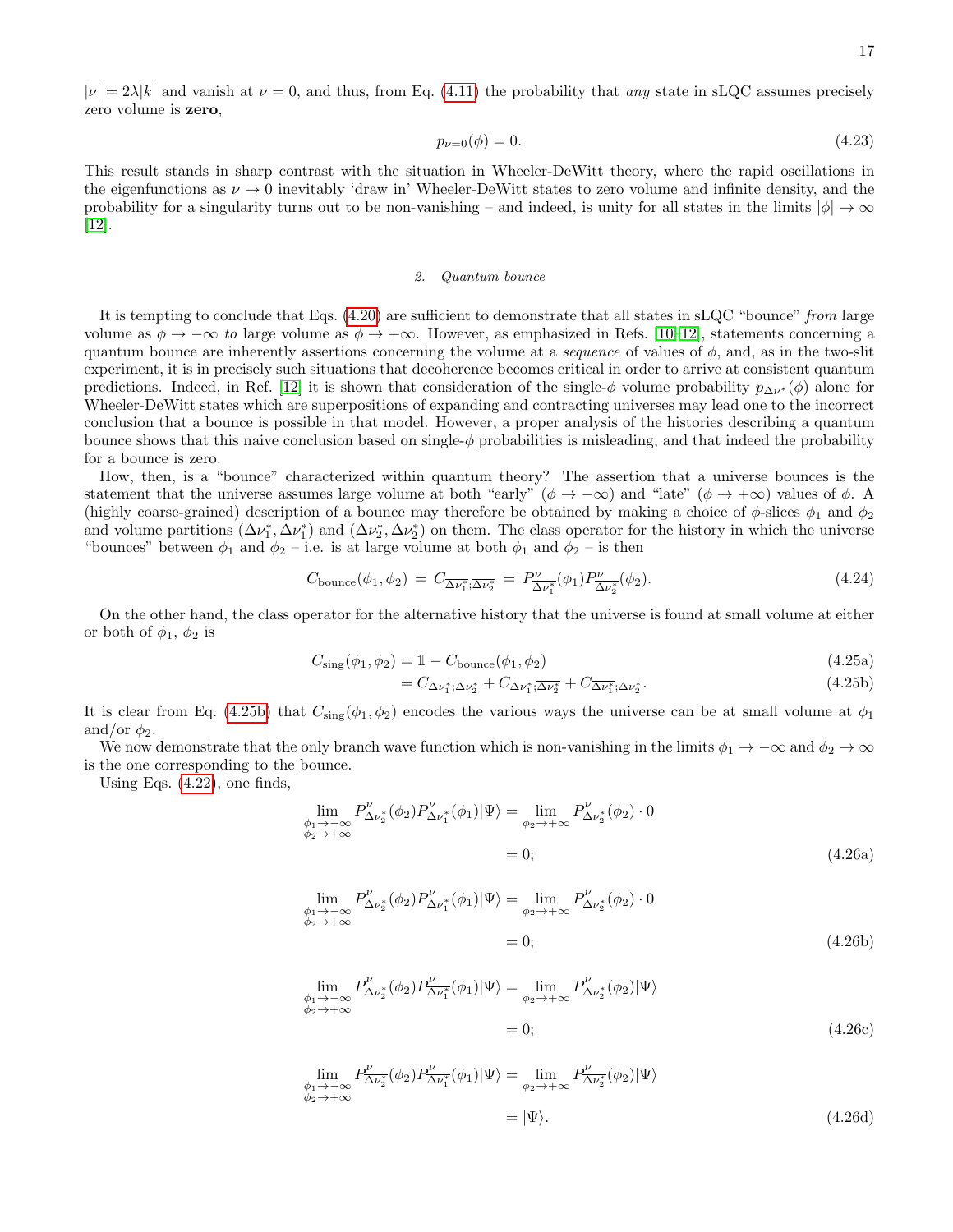Using Eqs. [\(4.25\)](#page-17-0) and [\(4.26\)](#page-17-1), we find that the branch wave function for an sLQC quantum universe to encounter the singularity vanishes,

$$
|\Psi_{\text{sing}}(\phi)\rangle = U(\phi - \phi_o) \lim_{\substack{\phi_1 \to -\infty \\ \phi_2 \to +\infty}} C_{\text{sing}}^\dagger(\phi_1, \phi_2) |\Psi\rangle = 0.
$$
 (4.27)

On the other hand, the branch wave function for the history corresponding to a bounce in sLQC is

$$
|\Psi_{\text{bounce}}(\phi)\rangle = U(\phi - \phi_o) \lim_{\substack{\phi_1 \to -\infty \\ \phi_2 \to +\infty}} C_{\text{bounce}}^{\dagger}(\phi_1, \phi_2) |\Psi\rangle = |\Psi(\phi)\rangle . \tag{4.28}
$$

Thus, the family of histories (bounce, singular) in sLQC decoheres,

$$
d(\text{bounce}, \text{sing}) = \langle \Psi_{\text{sing}} | \Psi_{\text{bounce}} \rangle = 0, \tag{4.29}
$$

and a bounce is predicted with probability 1,

$$
d(\text{bounce}, \text{bounce}) = \langle \Psi_{\text{bounce}} | \Psi_{\text{bounce}} \rangle \tag{4.30a}
$$

$$
= \langle \Psi | \Psi \rangle \tag{4.30b}
$$

$$
= 1. \tag{4.30c}
$$

Note that in this analysis, no assumption has been made on the the choice of state  $|\Psi\rangle$ , and thus this result holds for all states in the theory. Thus, we have shown in the consistent histories approach that the bounce is a universal feature of all states in sLQC.

We finally note that the existence of bounce at a non-zero volume is tied to the existence of an upper bound on the expectation values of the energy density operator of the scalar field:  $\langle \hat{\rho} |_{\phi} \rangle = \langle p_{\phi} \rangle^2 / 2 \langle V |_{\phi} \rangle^2$ . For more discussion, see Refs. [\[15,](#page-21-6) [20\]](#page-21-10). Unlike the Wheeler-DeWitt theory, in sLQC the spacetime curvature thus never diverges during the evolution.

### <span id="page-18-0"></span>V. DISCUSSION

The essence of quantum superposition is that independent reality cannot be assigned to the elements of that superposition unless interference among them vanishes. In the language of consistent or decoherent histories "generalized" quantum mechanics, physical probabilities cannot be inferred from the transition amplitudes unless the corresponding family of histories is consistent, as emphasized in [\[10,](#page-21-3) [11\]](#page-21-28). For a closed quantum system, therefore, it is essential to have available an internally consistent measure of quantum interference in order to be able to arrive at meaningful quantum predictions.

In a closed system such as the universe as a whole, an objective measure of quantum interference is provided by the system's decoherence functional. Construction of the decoherence functional is therefore an essential component of any quantum theory of gravity in which one intends to apply the theory to the whole universe, as in quantum cosmology.

The point of view of the decoherent or consistent histories framework as applied here<sup>[23](#page-18-1)</sup> may be sufficiently unfamiliar to some that it is important to emphasize that, in almost every respect, it is simply "quantum mechanics as usual". The single – but crucial – new concept is the addition of the decoherence functional to the technical and interpretational apparatus of quantum theory. The decoherence functional is essentially an extension of the concept of quantum state $^{24}$  $^{24}$  $^{24}$ to provide an objective, internally consistent measure of quantum interference, thus replacing the vague criterion of measurement by external classical observers with a rigorously formulated measure that reproduces the results of classical measurement theory when it is applicable, but extends it to situations when it is manifestly, and profoundly, not applicable – crucially, to closed systems for which the notion of external measurements is clearly meaningless. Simple examples of the necessity for such an extension are easy to come by in quantum gravity. For example, how is one to assign probabilities to the quantum density fluctuations that putatively lead to the large scale cosmological structure we observe today when no classical systems existed to "observe" them?

<span id="page-18-1"></span> $^{23}$  It is to be noted that the broad framework of generalized quantum theory [\[4,](#page-20-5) [44\]](#page-22-9), quantum measure theory [\[21\]](#page-21-13) and related generalizations does indeed allow for significant generalizations beyond the standard quantum formalism, and indeed, allowing this freedom – while retaining characteristic features of quantum theory such as superposition and interference – was one of the theory's originating motivations. Agreement with standard quantum theory in familiar regimes does however constrain that freedom considerably.

<span id="page-18-2"></span> $24$  Especially as viewed from the point of view of the algebraic formulation of quantum theory [\[45\]](#page-22-10).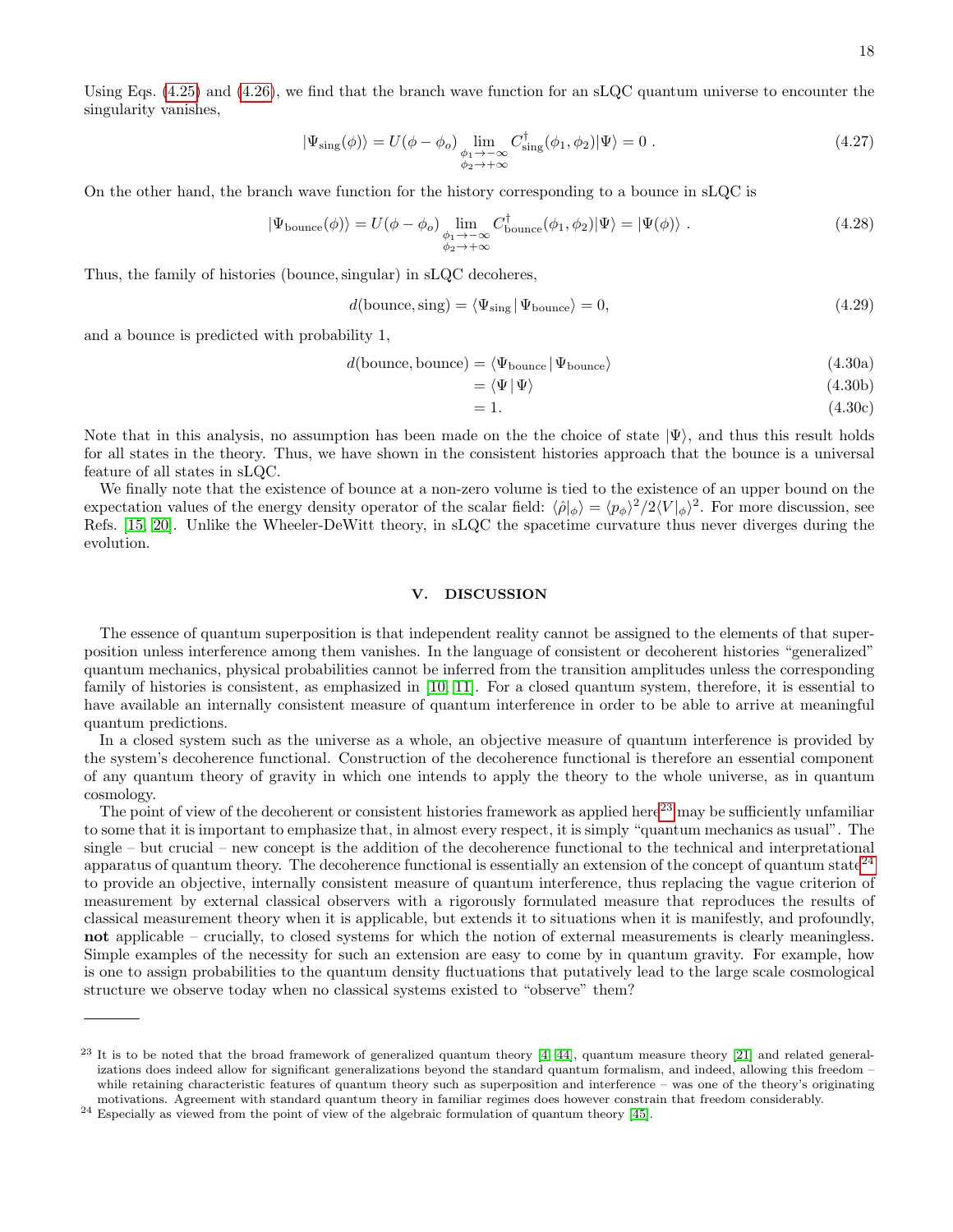The focus on "histories" may also give the framework an unfamiliar feel. However, it is precisely for making predictions concerning sequences of quantum outcomes that ordinary measurement-based formulations of quantum mechanics have no answers, no predictions, for closed quantum systems. Yet, patterns of correlations between observable quantities – paths, or "histories" of those observables – are precisely the kind of quantities in which one is principally interested in cosmology. The decoherent histories framework provides a consistent and rigorous foundation for calculating quantum probabilities, whether for single quantum events, or sequences thereof, in terms of quantum amplitudes given by the system's state and physical inner product. In a properly formulated generalized quantum theory of cosmology, the physical meaning of the "wave function of the universe" is unambiguous; there is no need to rely on heuristic arguments [\[46\]](#page-22-11) to extract physical predictions [\[4,](#page-20-5) [6,](#page-21-24) [12\]](#page-21-4). The methodology for quantum prediction is precise and clear.

We noted in the introduction that the interpretation of the meaning of probability in quantum theory quite generally – not only in the quantum mechanics of closed systems – remains controversial. Notwithstanding, we are not reluctant to write down expressions for quantum probabilities such as those found in Sec. [IV](#page-9-0) with the expectation that their interpretation is as clear in context as it ever is in quantum mechanics.<sup>[25](#page-19-0)</sup> In recognition nonetheless of the special status of closed systems, we focus particular attention on quantum predictions which are certain, those for which the probabilities are  $1$  or  $0$  – or close to it. For such predictions, the meaning of the probabilities is unambiguous: the universe either will (or will not) exhibit the property (or history) in question. If observation contradicts this prediction, the theory is simply incorrect. (Hartle [\[4,](#page-20-5) [27\]](#page-21-19) and Sorkin [\[21\]](#page-21-13) in particular have emphasized the special role played by such certain predictions in the quantum theory of closed systems.)

In an exactly solvable model of loop quantum cosmology (sLQC) [\[15\]](#page-21-6), for example, we have shown in a quantum mechanically consistent way that all states in the theory – whether peaked on classical trajectories at large volume or not – "bounce" in the sense that the universe must have a large volume in the limit of large  $|\phi|$ . In stark contrast to the corresponding classical model, and also to its older Wheeler-DeWitt-type quantization, these quantum universes are not drawn into an infinite density singularity, and indeed, cannot be.

The role of the large- $|\phi|$  limit in our predictions is worth comment. As noted in passing in Sec. [IV C,](#page-13-2) for a given state  $|\Psi\rangle$  it is certainly possible that the histories described by  $C_{\text{bounce}}(\phi_1, \phi_2)$  and  $C_{\text{sing}}(\phi_1, \phi_2)$  will decohere to a high degree of approximation at finite  $\phi_{1,2}$ . Indeed, wide classes of states such as states which are semi-classical at late times, i.e. peaked on classical trajectories at large volume, will do so. However, it is only in the limit that  $|\phi|$ becomes large that all states, no matter how "quantum" (with no peakedness properties), are guaranteed to decohere and exhibit a quantum bounce. This is the role of the limit: it is in this limit we arrive at a *universal*, and certain, prediction of sLQC – including both decoherence and unit probability – valid for all states. The bounce is a robust, universal prediction of sLQC.[26](#page-19-1)

It is of course the case that it was rigorously shown in Ref. [\[15,](#page-21-6) [20\]](#page-21-10) that the matter density remains bounded above for all states in the theory (in the domain of the relevant physical operators.) Here, we complement this result and add a little more. First, as emphasized in Refs. [\[10,](#page-21-3) [11\]](#page-21-28), the physical question of whether a quantum universe exhibits a "bounce" is fundamentally a prediction about the correlation of the volume with (at least) two different values of the scalar field – at two different emergent 'times'. It is precisely for such predictions that the question of the decoherence of the corresponding histories becomes critical. Here we have shown that the coarse-grained histories describing a bounce do indeed decohere and predict a bounce with probability 1.

This actually goes further than the assertion that the matter density remains bounded above. In fact, we showed that for arbitrary choice of volume  $\nu^*$ , the branch wave function  $|\Psi_{\Delta\nu^*}\rangle$  describing a universe with volume  $|\nu|$  in  $\Delta \nu^* = [0, \nu^*]$  becomes 0 as  $|\phi| \to \infty$ , complementing the result of Ref. [\[15\]](#page-21-6) that the expectation value of the volume becomes infinite in those limits for all states. The fact that  $\nu^*$  is completely arbitrary implies that all quantum states in sLQC will eventually end up at large volume, and therefore, be described by a superposition of Wheeler-DeWitt quantum states in that regime [\[20,](#page-21-10) [38\]](#page-22-4). (Of course, that does not mean all states behave quasiclassically if the state is highly quantum. It only means that sLQC passes over to the Wheeler-DeWitt quantum theory at large volume, and that that limit obtains for every loop quantum state for some range of large  $|\phi|$ . For a detailed analysis of the precise sense in which sLQC approximates the Wheeler-DeWitt theory, see Ref. [\[15\]](#page-21-6).) This rules out, for example, the possibility of a highly quantum state that lingers indefinitely near the "big bang" (i.e. at large matter density).

Consistent with the prediction that all states "bounce", as noted all states in sLQC look like a particular symmetric superposition of expanding and collapsing Wheeler-DeWitt universes at large volume [\[20\]](#page-21-10). While this is certainly a necessary condition for a theory in which a bounce is a generic feature, one may be led to inquire whether the presence of this superposition is in some sense the reason for the bounce. The answer is definitely "NO". In fact, it was shown in Ref. [\[10](#page-21-3)[–12\]](#page-21-4) that a superposition of expanding and contracting universes in the Wheeler-DeWitt quantization of

<span id="page-19-0"></span><sup>&</sup>lt;sup>25</sup> We write down and use probabilities for predictive purposes all the time in physics even when there is no realistic expectation of access to more than one copy of a system. In spite of the foundational challenges – which we fully recognize – we trust this simple observation is not controversial.

<span id="page-19-1"></span><sup>26</sup> The arguments of Refs. [\[43\]](#page-22-7) notwithstanding; see our remarks in Sec. [IV C](#page-13-2) above.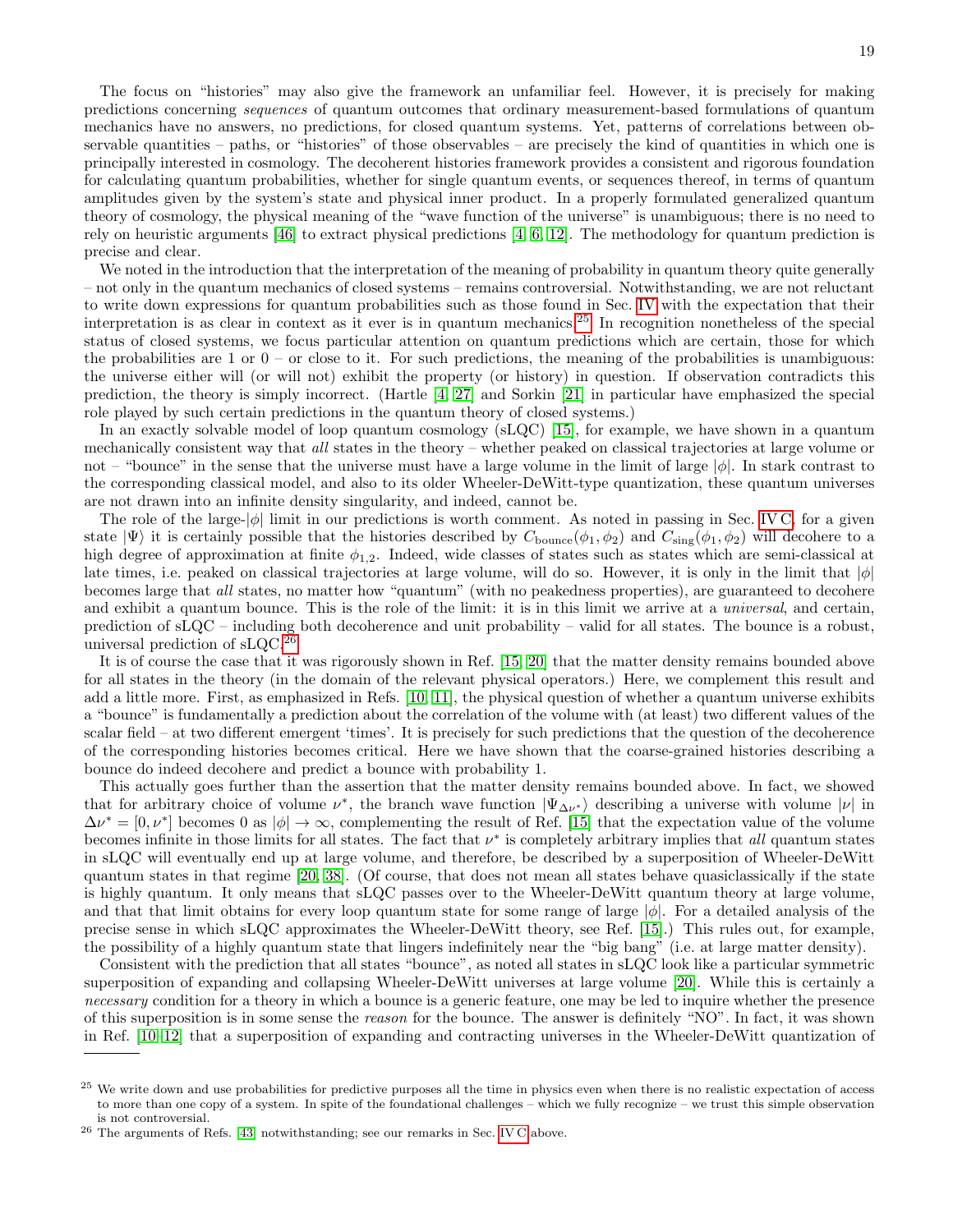this same physical model does not, and indeed *cannot* bounce: all states are sucked in to the singularity at large  $|\phi|$ . If a physical reason for the bounce is to be sought, it is in the "quantum repulsion" generated at small volume in loop quantum gravity,[27](#page-20-9) and manifested in this model in the ultraviolet cutoff in the dynamical eigenfunctions [\[20\]](#page-21-10), not in the superposition of large expanding and contracting classical universes.

We have so far exhibited the construction of a generalized decoherent-histories quantum theory in two mathematically complete quantizations of cosmological models, sLQC in this analysis, and the corresponding Wheeler-DeWitt model in an earlier work [\[10–](#page-21-3)[12\]](#page-21-4), demonstrating how these theories may be used to arrive at quantum mechanically consistent physical predictions. In both of these models, the presence of an internal time, a monotonic physical clock provided by the scalar field in the canonical quantization of the models, simplified the construction of the generalized quantum theories through the structural analogy with ordinary quantum particle mechanics. Is this feature essential to the construction of a generalized quantum theory? The answer is no. A path integral formulation for a closed Bianchi model was studied in detail in Ref. [\[6\]](#page-21-24) and references cited therein, and upon which much of the present work is based. More rigorously, we have now constructed along the same lines the generalized quantum theory for a path-integral (spin foam) quantization [\[30,](#page-21-22) [31,](#page-21-23) [48\]](#page-22-12) of the same physical model (flat scalar FRW) as studied here [\[32\]](#page-21-25). This will again be employed to study the same physical questions examined here, in particular, the quantum behavior near the classical singularity. This example shows that the presence of an internal time in the model, while convenient, is not essential to the formulation of its class operators, branch wave functions, and decoherence functional.<sup>[28](#page-20-10)</sup> Taken together, these examples lay the foundation for the construction and application of generalized quantum theories – the quantum theory of closed physical systems – in quantum cosmology and quantum gravity more broadly.

### <span id="page-20-5"></span>ACKNOWLEDGMENTS

Research at the Perimeter Institute is supported by the Government of Canada through Industry Canada and by the Province of Ontario through the Ministry of Research and Innovation. D.C. would like to thank the Department of Physics and Astronomy at Louisiana State University, where portions of this work were completed, for its hospitality. D.C. was supported in part by a grant from FQXi. P.S. is supported by NSF grant PHYS1068743.

<span id="page-20-8"></span><span id="page-20-7"></span><span id="page-20-6"></span><span id="page-20-4"></span>[5] Jonathan J. Halliwell, "Somewhere in the universe: Where is the information stored when histories decohere?" [Phys. Rev.](http://dx.doi.org/10.1103/PhysRevD.60.105031) D60[, 105031–105047 \(1999\),](http://dx.doi.org/10.1103/PhysRevD.60.105031) [arXiv:quant-ph/9902008 \[quant-ph\];](http://arxiv.org/abs/quant-ph/9902008) Jonathan J. Halliwell and J. Thorwart, "Decoherent histories analysis of the relativistic particle," Phys. Rev. D64, 124018 (2001), [arXiv:gr-qc/0106095 \[gr-qc\];](http://arxiv.org/abs/gr-qc/0106095) "Life in an energy eigenstate: Decoherent histories analysis of a model timeless universe," **D65**, 104009 (2002), [arXiv:gr-qc/0201070](http://arxiv.org/abs/gr-qc/0201070) [\[gr-qc\];](http://arxiv.org/abs/gr-qc/0201070) Jonathan J. Halliwell and Petros Wallden, "Invariant class operators in the decoherent histories analysis of timeless quantum theories," D73, 024011 (2006), [arXiv:gr-qc/0509013 \[gr-qc\];](http://arxiv.org/abs/gr-qc/0509013) Jonathan J. Halliwell, "Probabilities in quantum

<span id="page-20-0"></span><sup>[1]</sup> Robert B. Griffiths, "Consistent histories and the interpretation of quantum mechanics," J. Stat. Phys. 36, 219 (1984); Consistent quantum theory (Cambridge University Press, Cambridge, 2008).

<span id="page-20-1"></span><sup>[2]</sup> Roland Omnès, "Logical reformulation of quantum mechanics. I. Foundations," J. Stat. Phys. 53[, 893–932 \(1988\);](http://dx.doi.org/ 10.1007/BF01014230) "Logical reformulation of quantum mechanics. II. Interferences and the einstein-podolsky-rosen experiment," [J. Stat. Phys.](http://dx.doi.org/10.1007/BF01014231) 53, 933– [955 \(1988\);](http://dx.doi.org/10.1007/BF01014231) "Logical reformulation of quantum mechanics. III. Classical limit and irreversibility," [J. Stat. Phys.](http://dx.doi.org/10.1007/BF01014232) 53, 957–975 [\(1988\);](http://dx.doi.org/10.1007/BF01014232) "Logical reformulation of quantum mechanics. IV. Projectors in semiclassical physics," [J. Stat. Phys.](http://dx.doi.org/10.1007/BF01023649) 57, 357–382 [\(1989\).](http://dx.doi.org/10.1007/BF01023649)

<span id="page-20-2"></span><sup>[3]</sup> Roland Omnès, *The interpretation of quantum mechanics* (Princeton University Press, Princeton, 1994).

<span id="page-20-3"></span><sup>[4]</sup> Murray Gell-Mann and James B. Hartle, "Quantum mechanics in the light of quantum cosmology," in Proceedings of the 3rd international symposium on the foundations of quantum mechanics in the light of new technology, edited by S. Kobayashi, H. Ezawa, M. Murayama, and S. Nomura (Physical Society of Japan, Tokyo, 1990) pp. 321–343; "Quantum mechanics in the light of quantum cosmology," in Complexity, Entropy, and the Physics of Information, SFI Studies in the Sciences of Complexity, Vol. VII, edited by Wojciech Zurek (Addison-Wesley, Reading, 1990) pp. 425–458; James B. Hartle, "The quantum mechanics of cosmology," in [\[49\]](#page-22-13), pp. 65–157; "Spacetime quantum mechanics and the quantum mechanics of spacetime," in Gravitation and Quantizations, Proceedings of the 1992 Les Houches Summer School, edited by B. Julia and J. Zinn-Justin (North Holland, Amsterdam, 1995) pp. 285–480, [arXiv:gr-qc/9304006 \[gr-qc\].](http://arxiv.org/abs/gr-qc/9304006)

<span id="page-20-9"></span><sup>&</sup>lt;sup>27</sup> One way to understand this quantum gravitational repulsion is via the effective dynamics derived from the effective Hamiltonian constraint. Modifications to the Friedmann and Raychaudhury equations in effective LQC are such that they correspond to a repulsive gravity effect at small volumes, causing the Hubble rate and the spacetime curvature to be bounded [\[47\]](#page-22-14).

<span id="page-20-10"></span><sup>&</sup>lt;sup>28</sup> The most significant difference between canonical and path integral formulations of generalized quantum theories concerns the manner in which quantum alternatives are specified. In canonical constructions one is largely limited to histories that can be specified by superpositions of chains of projections onto ranges of physical observables. In theories defined by a sum-over-histories, alternatives can be specified by partitioning the paths that contribute to the sum according to whether the paths exhibit some particular property, and branch wave functions by restricting to integrals (sums) over the appropriate class of paths. This can lead to interesting differences between canonical and path integral formulations, even in ordinary non-relativistic quantum mechanics.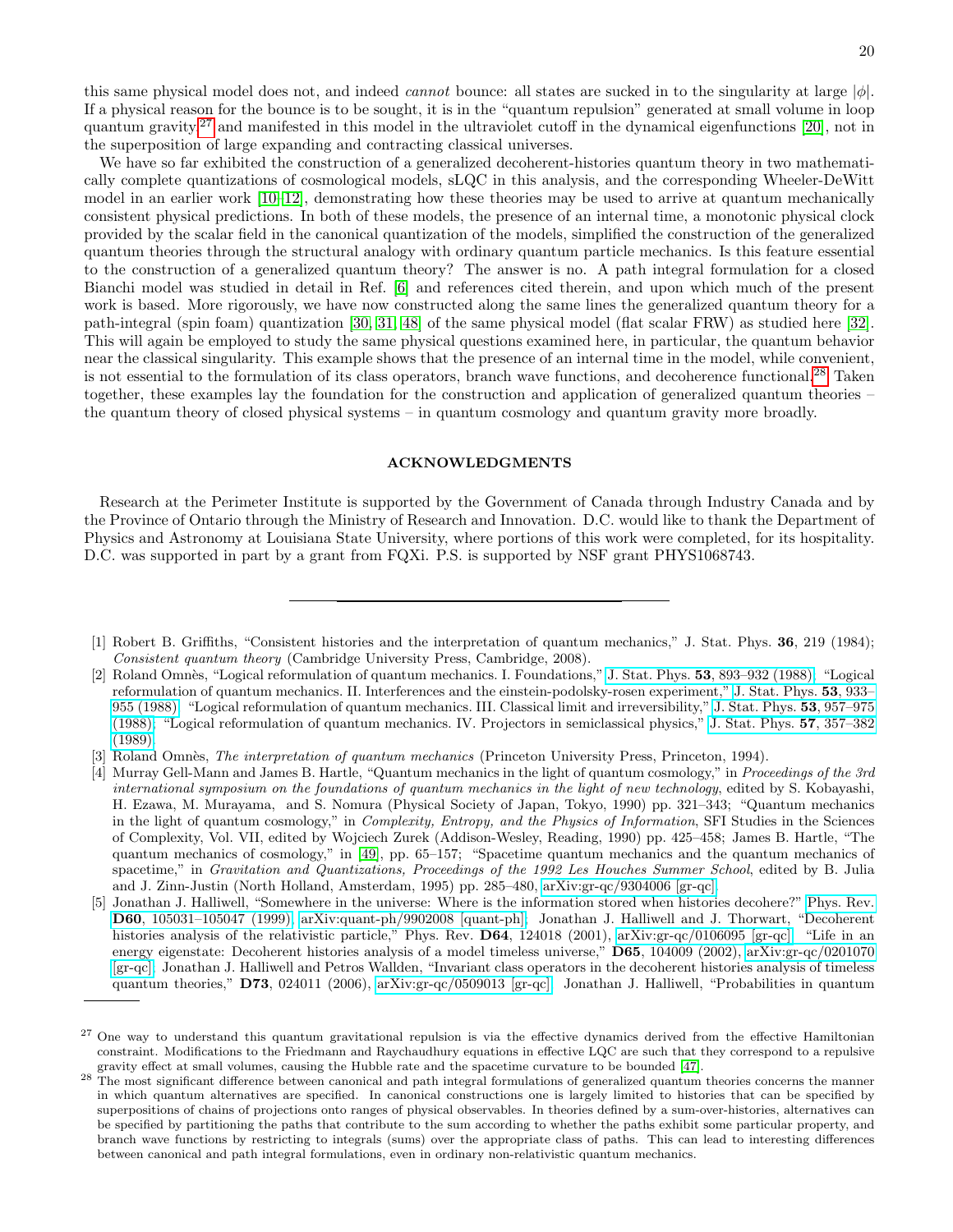<span id="page-21-24"></span>cosmological models: A decoherent histories analysis using a complex potential," D80, 124032 (2009), [arXiv:0909.2597](http://arxiv.org/abs/0909.2597)  $\left[\text{gr-qc}\right]$ .

- <span id="page-21-0"></span>[6] James B. Hartle and Donald Marolf, "Comparing formulations of generalized quantum mechanics for reparametrizationinvariant systems," Phys. Rev. D56, 6247–6257 (1997), [arXiv:gr-qc/9703021 \[gr-qc\];](http://arxiv.org/abs/gr-qc/9703021) David A. Craig and James B. Hartle, "Generalized quantum theory of recollapsing homogeneous cosmologies," Phys. Rev. D69[, 123525–123547 \(2004\),](http://dx.doi.org/10.1103/PhysRevD.69.123525) [arXiv:gr](http://arxiv.org/abs/gr-qc/0309117v3)[qc/0309117v3 \[gr-qc\];](http://arxiv.org/abs/gr-qc/0309117v3) C. Anastopoulos and K. Savvidou, "Minisuperspace models in histories theory," Class. Quant. Grav. 22, 1841–1866 (2005), [arXiv:gr-qc/0410131 \[gr-qc\].](http://arxiv.org/abs/gr-qc/0410131)
- <span id="page-21-1"></span>[7] John Archibald Wheeler and Wojciech Hubert Zurek, eds., *Quantum theory and measurement* (Princeton University Press, Princeton, 1983).
- <span id="page-21-27"></span>[8] Maximilian Schlosshauer, Decoherence and the quantum-to-classical transition (Springer-Verlag, Berlin, 2007).
- <span id="page-21-2"></span>[9] George Greenstein and Arthur G. Zajonc, The quantum challenge: modern research on the foundations of quantum mechanics, 2nd ed. (Jones and Bartlett, Sudbury, 2005).
- <span id="page-21-3"></span>[10] David A. Craig and Parampreet Singh, "Consistent histories in quantum cosmology," Found. Phys. 41[, 371–379 \(2011\),](http://dx.doi.org/ 10.1007/s10701-010-9422-6) [arXiv:1001.4311 \[gr-qc\].](http://arxiv.org/abs/1001.4311)
- <span id="page-21-28"></span>[11] David A. Craig and Parampreet Singh, "A consistent histories formulation of Wheeler-DeWitt quantum cosmology," in Quantum Theory: Reconsideration of Foundations – 5, Vol. 1232, edited by Andrei Krennikhov (American Institute of Physics, New York, 2010) proceedings of the fifth Växjö conference on the foundations of quantum mechanics, 14-18 June 2009.
- <span id="page-21-4"></span>[12] David A. Craig and Parampreet Singh, "Consistent probabilities in Wheeler-DeWitt quantum cosmology," [Phys. Rev.](http://dx.doi.org/10.1103/PhysRevD.82.123526) D82[, 123526–123546 \(2010\),](http://dx.doi.org/10.1103/PhysRevD.82.123526) [arXiv:1006.3837 \[gr-qc\].](http://arxiv.org/abs/1006.3837)
- <span id="page-21-5"></span>[13] Abhay Ashtekar, Tomasz Pawlowski, and Parampreet Singh, "Quantum nature of the big bang: An analytical and numerical investigation," Phys. Rev. D73, 124038 (2006), [arXiv:gr-qc/0604013 \[gr-qc\].](http://arxiv.org/abs/gr-qc/0604013)
- <span id="page-21-8"></span>[14] Abhay Ashtekar, Tomasz Pawlowski, and Parampreet Singh, "Quantum nature of the big bang: Improved dynamics," Phys. Rev. D74, 084003 (2006), [arXiv:gr-qc/0607039 \[gr-qc\].](http://arxiv.org/abs/gr-qc/0607039)
- <span id="page-21-6"></span>[15] Abhay Ashtekar, Alejandro Corichi, and Parampreet Singh, "Robustness of key features of loop quantum cosmology," Phys. Rev. D77, 024046 (2008), [arXiv:0710.3565 \[gr-qc\].](http://arxiv.org/abs/0710.3565)
- <span id="page-21-7"></span>[16] Abhay Ashtekar and Parampreet Singh, "Loop quantum cosmology: a status report," [Class. Quantum Grav.](http://dx.doi.org/ 10.1088/0264-9381/28/21/213001) 28, 213001 [\(2011\),](http://dx.doi.org/ 10.1088/0264-9381/28/21/213001) [arXiv:1108.0893 \[gr-qc\].](http://arxiv.org/abs/1108.0893)
- <span id="page-21-11"></span>[17] Brajesh Gupt and Parampreet Singh, "Contrasting features of anisotropic loop quantum cosmologies: The role of spatial curvature," Phys. Rev. D85[, 044011 \(2012\),](http://dx.doi.org/10.1103/PhysRevD.85.044011) [arXiv:1109.6636 \[gr-qc\].](http://arxiv.org/abs/1109.6636)
- <span id="page-21-9"></span>[18] Abhay Ashtekar, Tomasz Pawlowski, and Parampreet Singh, "Quantum nature of the Big Bang," [Phys. Rev. Lett.](http://dx.doi.org/ 10.1103/PhysRevLett.96.141301) 96, [141301 \(2006\),](http://dx.doi.org/ 10.1103/PhysRevLett.96.141301) [arXiv:gr-qc/0602086 \[gr-qc\].](http://arxiv.org/abs/gr-qc/0602086)
- <span id="page-21-12"></span>[19] Parampreet Singh, "Numerical loop quantum cosmology: an overview," [Class. Quantum Grav.](http://dx.doi.org/ 10.1088/0264-9381/29/24/244002) 29, 244002 (2012), [arXiv:1208.5456 \[gr-qc\].](http://arxiv.org/abs/1208.5456)
- <span id="page-21-10"></span>[20] David A. Craig, "Dynamical eigenfunctions and critical density in loop quantum cosmology," [Class. Quantum Grav.](http://dx.doi.org/http://dx.doi.org/10.1088/0264-9381/30/3/035010) 30, [035010 \(2013\),](http://dx.doi.org/http://dx.doi.org/10.1088/0264-9381/30/3/035010) [arXiv:1207.5601 \[gr-qc\].](http://arxiv.org/abs/1207.5601)
- <span id="page-21-13"></span>[21] Rafael Sorkin, "Quantum mechanics as quantum measure theory," Mod. Phys. Lett. A9, 3119–27 (1994), [arXiv:gr](http://arxiv.org/abs/gr-qc/9401003)[qc/9401003 \[gr-qc\];](http://arxiv.org/abs/gr-qc/9401003) "Quantum measure theory and its interpretation," in Quantum-classical correspondence: Proceedings of the 4th Drexel Symposium on Quantum Nonintegrability, edited by D.H. Feng and Bei-Lok Hu (International Press, Cambridge, Massachusetts, 1997) pp. 229–251, [arXiv:gr-qc/9507057 \[gr-qc\].](http://arxiv.org/abs/gr-qc/9507057)
- <span id="page-21-14"></span>[22] Simon Saunders, Jonathan Barrett, Adrian Kent, and David Wallace, eds., Many worlds?: Everett, quantum theory, and reality (Oxford University Press, Oxford, 2010).
- <span id="page-21-15"></span>[23] Leslie Ballentine, "Interpretation of probability and quantum theory," in Proceedings of the conference, Foundations of Probability and Physics, edited by Andrei Khrennikov (World Scientific, Singapore, 2001) pp. 71–84.
- <span id="page-21-16"></span>[24] Edwin T. Jaynes, Probability theory: the logic of science (Cambridge University Press, Cambridge, 2003).
- <span id="page-21-17"></span>[25] James B. Hartle, "Quantum mechanics of individual systems," Am. J. Phys. 36, 704–712 (1968).
- <span id="page-21-18"></span>[26] Carlton M. Caves and Rüdiger Shack, "Properties of the frequency operator do not imply the quantum probability postulate," Ann. Phys. 315, 123–146 (2005).
- <span id="page-21-19"></span>[27] James B. Hartle, "Quantum cosmology," in Highlights in gravitation and cosmology, edited by B.R. Iyer, A. Kembhavi, Jayant V. Narlikar, and C.V. Vishveshwara (Cambridge University Press, Cambridge, 1988).
- <span id="page-21-20"></span>[28] Abhay Ashtekar, Martin Bojowald, and Jerzy Lewandowski, "Mathematical structure of loop quantum cosmology," Adv. Theor. Math. Phys. 7, 233–268 (2003), [arXiv:gr-qc/0304074 \[gr-qc\].](http://arxiv.org/abs/gr-qc/0304074)
- <span id="page-21-21"></span>[29] Abhay Ashtekar and Edward Wilson-Ewing, "Loop quantum cosmology of Bianchi type I models," [Phys. Rev.](http://dx.doi.org/ 10.1103/PhysRevD.79.083535) D79, [083535\(21\) \(2009\),](http://dx.doi.org/ 10.1103/PhysRevD.79.083535) [arXiv:0903.3397v1 \[gr-qc\].](http://arxiv.org/abs/0903.3397v1)
- <span id="page-21-22"></span>[30] Abhay Ashtekar, Miguel Campiglia, and Adam Henderson, "Casting loop quantum cosmology in the spin foam paradigm," [Class. Quantum Grav.](http://dx.doi.org/ 10.1088/0264-9381/27/13/135020) 27, 135020 (2010), [arXiv:1001.5147v2 \[gr-qc\].](http://arxiv.org/abs/1001.5147v2)
- <span id="page-21-23"></span>[31] Abhay Ashtekar, Miguel Campiglia, and Adam Henderson, "Path integrals and the WKB approximation in loop quantum cosmology," Phys. Rev. D82[, 124043 \(2010\),](http://dx.doi.org/10.1103/PhysRevD.82.124043) [arXiv:1011.1024 \[gr-qc\].](http://arxiv.org/abs/1011.1024)
- <span id="page-21-25"></span>[32] David A. Craig and Parampreet Singh, "Consistent probabilities in spin foam loop quantum cosmology," (2013), in preparation.
- <span id="page-21-26"></span>[33] N. Yamada and N. Takagi, "Quantum mechanical probabilities on a general spacetime-surface," [Prog. Theor. Phys.](http://dx.doi.org/ 10.1143/PTP.85.985) 85, [985–1012 \(1991\);](http://dx.doi.org/ 10.1143/PTP.85.985) "Quantum mechanical probabilities on a general spacetime-surface. II," [Prog. Theor. Phys.](http://dx.doi.org/10.1143/PTP.86.599) 86, 599–615 [\(1991\);](http://dx.doi.org/10.1143/PTP.86.599) "Spacetime probabilities in nonrelativistic quantum mechanics," [Prog. Theor. Phys.](http://dx.doi.org/ 10.1143/PTP.87.77) 87, 77–91 (1992); N. Yamada, Sci. Rep. Tohoku Uni. Series 8, 177 (1992); "Probabilities for histories in nonrelativistic quantum mechanics," [Phys. Rev.](http://dx.doi.org/ 10.1103/PhysRevA.54.182)